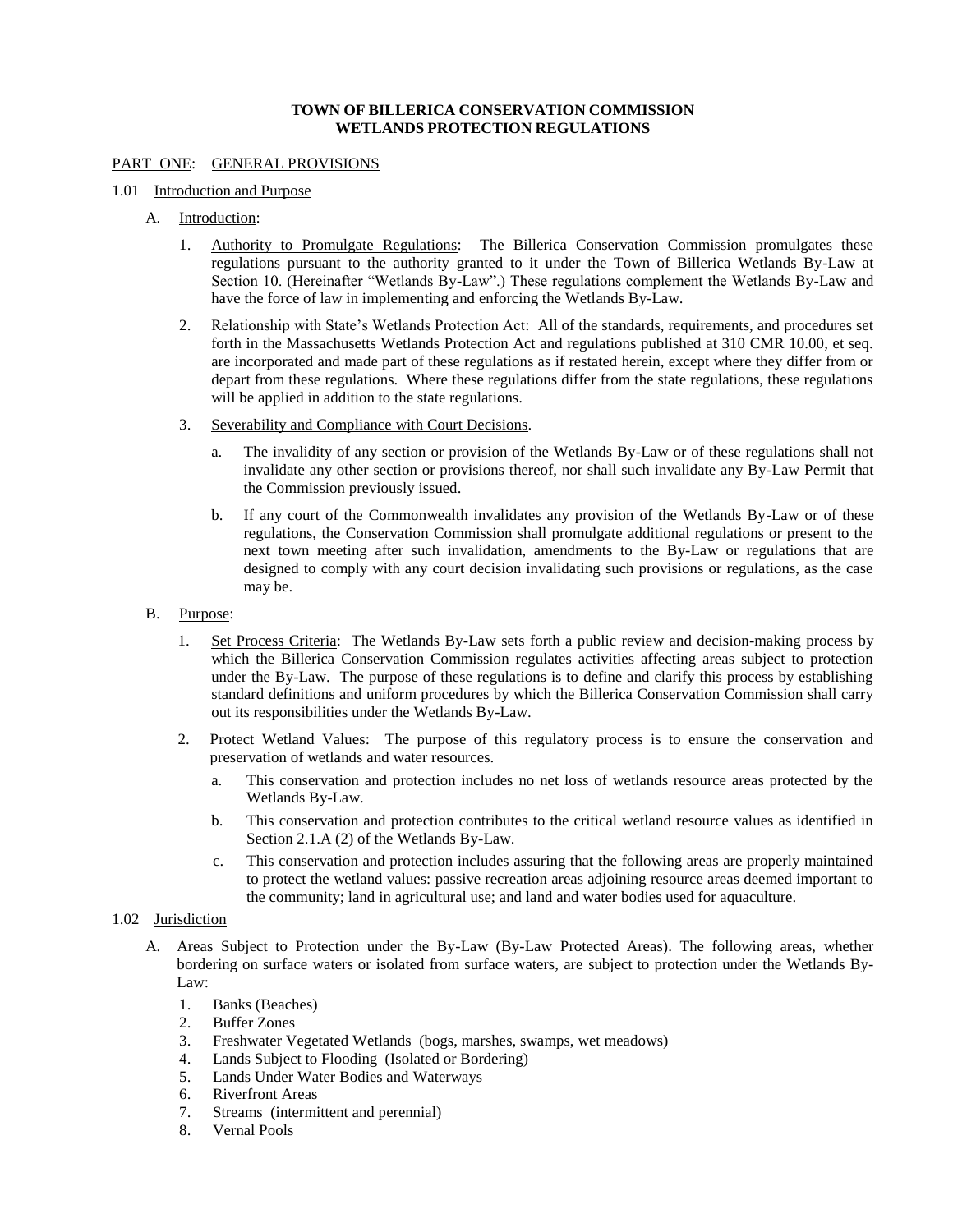- B. Activities Regulated. The Billerica Conservation Commission regulates any activity proposed or undertaken that constitutes building upon, within, or under; removing anything from; filling; dredging; or otherwise altering any area specified in Section 1.02.A, and such requires a filing of an application for a By-Law Permit. Where there is a question as to whether an activity outside a By-law protected area will alter an area specified in Section 1.02.A, the individual should submit a Request for Determination of Applicability.
- 1.03 Burden of Proof and Presumptions
	- A. Burden of Proof. Any individual filing a request for Determination of Applicability, Application for By-Law Permit, or Abbreviated By-Law Permit under the Wetlands By-Law to perform any work within an area specified in Section 1.02.A, has the burden of going forward with substantial credible evidence.
	- B. Presumptions:
		- 1. Areas Subject to Protection Presumed Significant to Wetland Values: Each By-Law Protected Area is presumed to be significant to the wetland values specified in the Wetlands By-Law at Section 2.1. A(2).
		- 2. Presumption Rebutted by Preponderance of Evidence: This presumption may be overcome by preponderance of the evidence showing that the resource area does not play a role in the protection of one or more of the values identified in Section 1.01.B.2. If the Commission finds that the presumption of significance has been rebutted, in whole or part, the Commission shall make a written determination to this effect, setting forth its reasons for that decision.
- 1.04 Definitions. In addition to the definitions contained in the Wetlands Protection By-Law and those found at 310 CMR 10.04, the following terms shall have the meanings:

Act– The Massachusetts Wetlands Protection Act, Mass. Gen. Laws, c. 131, §40. This Act also protects Riverfront Areas, and is sometimes referenced as the Rivers Protection Act. When used in these regulations, the term "Act" includes the regulations promulgated by the Department of Environmental Protection at 310 CMR 10.00.

Alter- (Defined in the By-Law)

Alternative Analysis- An analysis provided by all applicants showing that the proposed project offers the best mitigation measures to assure compliance with the standards of the Billerica By-Law and these regulations over all other reasonable possible configurations of the project.

Area Subject to Protection Under the By-Law- An area specified in the Wetlands By-Law and the Act as a protected resource area and an area within 100 feet from any such wetland resource area ("wetland buffer resource area" or "Buffer Zone") except there is no Buffer Zone to the Riverfront Area.

Best Management Practices- The use of design and maintenance criteria that minimize to the greatest extent possible adverse effects on the environment, including without limitation controlling and abating the discharge of pollutants and inadvertent alterations of Areas Subject to Protection Under the By-Law.

Commission- The Conservation Commission of the Town of Billerica or its employee.

Evidence-

Credible Evidence- Evidence from a competent source such as the Department of Environmental Protection, the Conservation Commission members or staff, or from a professionally qualified individual, which evidence was collected using acceptable scientific methodology or best available reliable practices or that which is based on personal knowledge.

Preponderance of the Evidence- Greater weight of the evidence; evidence that is more credible and convincing to the mind.

Substantial Evidence- Evidence showing the existence of a fact (as opposed to discrediting a witness) that supports the decision of the Conservation Commission so that considering the total evidence presented during the administrative hearing process, a court of competent jurisdiction would not find that the Commission acted arbitrarily or capriciously in making its decision.

Drought (Extended Drought)- Those periods, in specifically identified geographic locations, determined to be at the "Advisory" or more severe drought level by the Massachusetts Drought Management Task Force, in accordance with the Massachusetts Drought Management Plan. *See* 310 CMR 10.58(2)(f).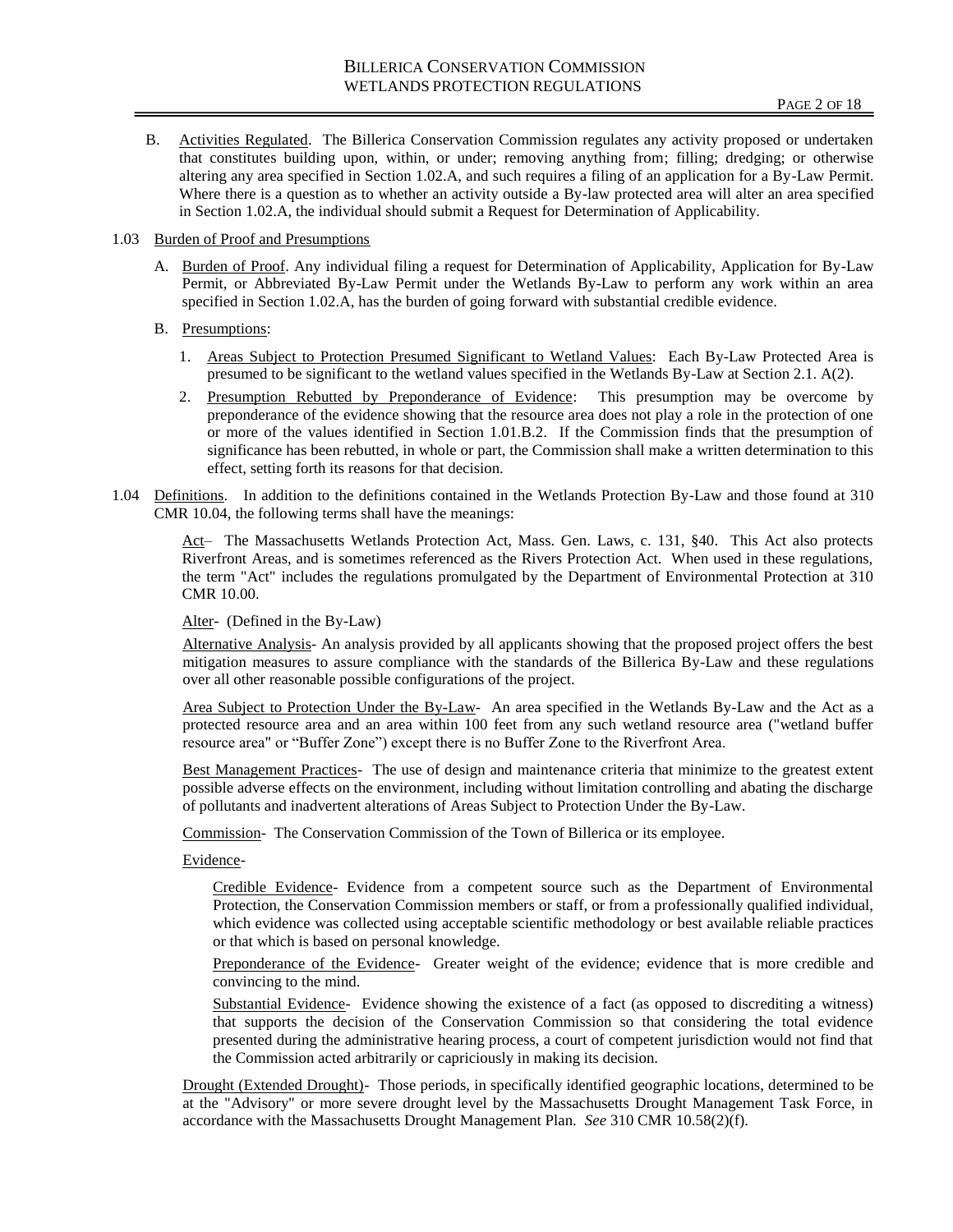Maintenance- The work or activity of keeping a structure in proper condition but not the expansion thereof either by physical structures, landscaping, or usage.

Performance Standards- Those physical characteristics and functions of an Area Subject to Protection Under the By-Law and a wetland resource area protected by the Wetlands Protection Act that must not be impaired by any activity permitted by the Conservation Commission under the By-Law or Act.

Protection of Wildlife- The measures necessary to safeguard and otherwise preserve any and all of the following:

- (1) Any plant or animal species listed as endangered, threatened, or special concern or placed on the Watch List by the Massachusetts Natural Heritage Program; listed as Federally Endangered or Federally Threatened by the U.S. Fish and Wildlife Service; and deemed locally threatened, in writing, by the Conservation Commission which decision shall be based on scientific data from a competent source.
- (2) Any non-domesticated mammal, bird, reptile, amphibian, fish, mollusk, arthropod, or other invertebrate, other than a species of the Class *Insecta* or predaceous arachnids of the Order *Araneida* that have been determined by the Commonwealth of Massachusetts or any agency thereof to be a pest whose protection under the provisions of the By-Law would be a risk to humans.
- (3) The ability of any resource area to provide food, breeding habitat, or escape cover for animal species set forth in these regulations at (2) above.

Quorum- Majority of the members of the Commission then in office. A majority of the quorum, duly convened, must vote to take any action. *See* 310 CMR 10.05(2).

Repair- (*See definition of Maintenance).*

Significant or Cumulative Effect. The Commission shall determine whether the proposed activities will have a significant or cumulative effect on the wetland values protected by the By-Law. This decision shall be made on case specific information, which shall include but not be limited to attritional loss and history of activities on the Area Subject to Protection Under the By-Law.

Values identified in the By-Law- Those wetlands values specified in Section 2.1.A (2) of the Billerica By-Law. The term "wetlands values" is analogous to the term "wetlands interests" in the Wetlands Protection Act and the Department of Environmental Protection regulations.

Wetland Resource Area- An Area Subject to Protection under the Wetlands Protection Act, Mass. Gen. Laws, c. 131, §40, or the Billerica Wetlands Protection By-Law, or both. For the purpose of these regulations, when comparing the protection of a Buffer Zone to other wetland resource areas, the Buffer Zone will be referenced as the "wetland buffer resource area."

## SECTION TWO: PROCEDURES

- 2.01 Receipt and Acceptance of Request for Determination of Applicability, Application for By-Law Permit or Notice of Intent, or Application for Resource Delineation Confirmation. Where the Commission receives a request for Determination, Application Permit or Resource Delineation under the By-Law, or Notice of Intent under the Wetlands Protection Act, that receipt may be by one member of the Commission or an individual designated by the Commission to receive such request or notice. The Commission may use the state forms.
	- A. Application Must Be Complete
		- 1. Inspection. That designated person shall inspect the submission for completeness in accordance with the requirements of these regulations and the Act and the regulations of the Department of Environmental Protection.
		- 2. Incomplete Submission. Where the designated person decides that the request or notice is not complete, the request or notice shall not be accepted and the application shall be returned within seven (7) business days of receipt with a written reason for the non-acceptance.
	- B. File Number Issuance
		- 1. Application for By-Law Wetlands Permit. Upon receipt of complete application materials, the Commission shall issue a file number. The designation of a file number shall not imply that the plans and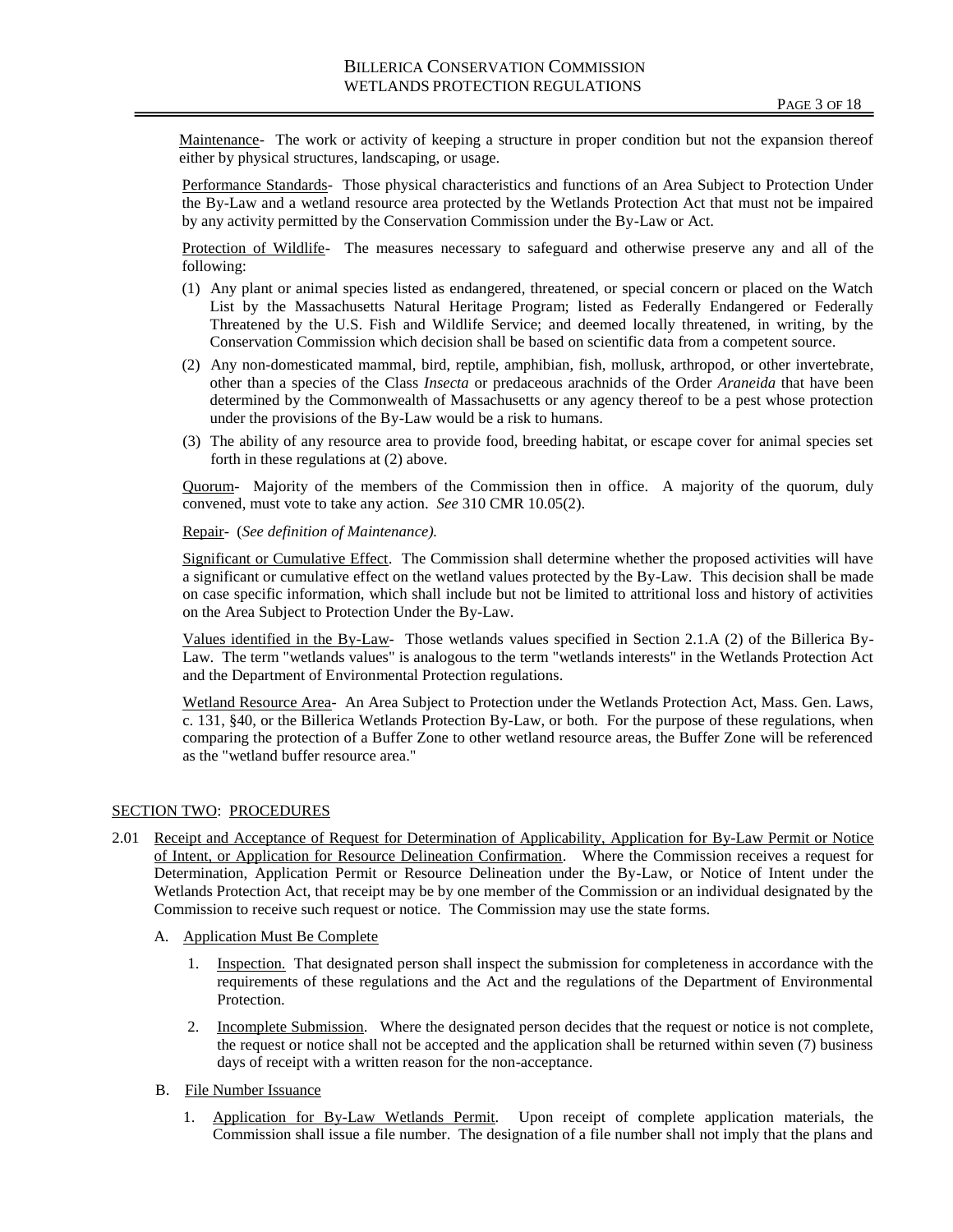supporting documents have been judged adequate for the issuance of a By-Law Permit, but only that copies of the minimal submittal requirements have been filed and the application is complete.

- 2. Notice of Intent. The Department of Environmental Protection issues a file number upon receipt of a complete Notice of Intent. The Commission shall not close a public hearing until such file number is received.
- 2.03 Requests and Applications under By-Law and Act
	- A. Determination of Applicability
		- 1. Discretionary Requests: An applicant may request the Commission to determine whether the Act or By-Law applies to the land or to the proposed work. The procedures for these requests may be found at 310 CMR 10.05 and the filing fees for such requests are found at 310 CMR 10.03(7) and at Section 6.02.B of these regulations.
		- 2. Mandatory Requests.
			- a. Application of Exemptions under Act. Any person who proposes to perform work, maintenance, or other activities within an wetland resource area on land in agriculture or aquaculture use, as those are defined in 310 CMR 10.04, should submit a Request for Determination to the Commission as to whether such activity meets the conditions that would qualify such work or activity to be exempt under the Act.
			- b. Activity within Wetland Resource Area under the Act or Area Subject to Protection Under the By-Law. Any person who proposes to perform work within an Area Subject to Protection under the Wetlands By-Law shall submit an application to the Commission that shall conform to the requirements of the Act and the Wetlands By-Law and these regulations.
	- B. Wetland Resource Area Delineation. A person who wishes confirmation that an Area Subject to Protection under the By-Law has been identified and delineated according to the By-Law definitions shall request the Commission to confirm or modify the delineation submitted. The Order of Resource Area Delineation shall be effective for three years. *See also* 310 CMR 10.05(6)(a)3.
	- C. By-Law Wetlands Permit and Order of Conditions under the Act. A person who proposes to alter any Area Subject to Protection under the By-Law must submit an application for an Order of Conditions under the Act and an application for a By-Law Wetlands Permit under the By-Law before beginning work. A Notice of Intent Form and Application for By-Law Permit Form may be obtained from the Commission. The Commission may use State Notice of Intent form for the By-Law Permit application.
	- D. Emergency Certification: Any single member of the Commission, its agent or employee may certify that the project is an emergency. The criteria and procedures of 310 CMR 10.06 shall apply to such certification.
- 2.04. Filing Procedures for Determinations of Applicability, Wetland Resource Area Delineation, and Permits under Billerica Wetlands Protection By-Law
	- A. By Hand or Certified Mail. The applicant shall submit, in hand or by certified mail, the request for a Determination or application for By-Law Permit to the Commission.
	- B. Contents of Application. The applicant shall submit, at a minimum, the following documents to the Commission:
		- 1. A completed form, which form is available from the Commission.
		- 2. A plan showing the topography, delineation of Areas Subject to Protection under the By-Law and Act, property lines, and nearby streets in accordance with the requirements of the Commission as specified on the application form. *See* Section 6.04 of these regulations.
		- 3. A certified abutter's list, as provided at Section 7.1.A of the Wetlands By-Law. This list is available from the Billerica Assessors Office.
			- a. Where there is an extensive project, such as a pipe line installation, the applicant shall only be required to notify abutters within 300 feet from an Area Subject to Protection Under the By-Law. The applicant should verify with the administrator of the Commission exactly which abutters should be notified in such a case.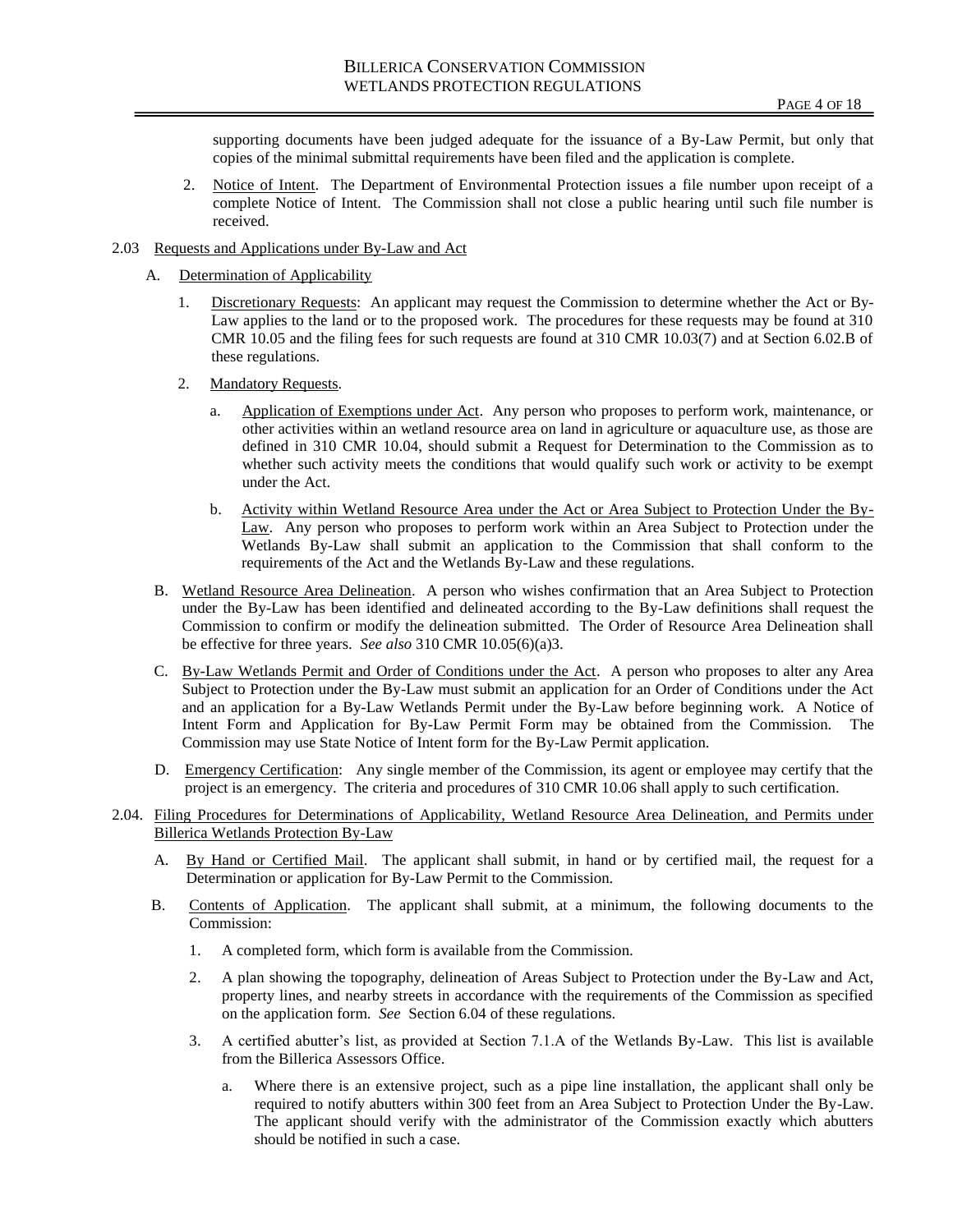- b. The applicant may request permission from the Commission to allow notification to a home owners association or condominium association and posting in a common area in the case of multiple connected or clustered residences or condominium developments.
- 4. The names and addresses of the applicant(s), the applicant's representative(s), and the owner(s) of the property.
- 2.05 Public Hearing Process. The Commission shall hold a public hearing within twenty-one (21) days of the submittal of a complete request or application.
	- A. Opening Hearing
		- 1. Postponement of Opening the Hearing. The Commission may open the public hearing beyond the 21 days with the written consent of the applicant.
		- 2. Notice.
			- a. Duties of Commission. The Conservation Commission shall give notice of the time and place of the public hearing at the expense of the applicant not less than five business days before such hearing, by publication in a newspaper of general circulation in Billerica and by mailing a notice to the applicant and applicant's representative; the owner, if different from the applicant; and the following Town departments: Board of Health, Planning and Zoning Board, Board of Appeals, Board of Selectmen, and Inspector of Buildings.
			- b. Duties of Applicant. The applicant shall give notice that an application has been filed, that a public hearing will be scheduled within 21 days, and that information concerning the application and the date of the hearing is available at the office of the Commission to all abutters by certified mail, return receipt requested, or hand delivery and shall provide proof of such notice to the Commission before the Commission opens the hearing. *See* Section 2.04.B.3 of these regulations for additional information regarding notification to abutters.
	- B. Hearing Process.
		- 1. Procedure. The Commission determines the order of the presentations and public participation at the public hearing. Said hearing shall be orderly and the Commission may stop such hearing for cause. The Chair may delegate the responsibility for conducting any hearing to any other Commissioner.
		- 2. Continued Hearings. Where the public hearing is continued, the date, time, and place of said continued hearing shall be publicized in accordance with the By-Law, and notice shall be sent to any person at the hearing who so requests in writing. Public hearings may be continued as provided in 310 CMR  $10.05(5)(b)$ .
	- C. Closing the Public Hearing; Issuing the Decision.
		- 1. Determination of Applicability under the By-Law and Act.
			- a. Closing the Hearing. The Commission shall close the public hearing and issue its Determination within twenty-one (21) days of the submittal of the completed Request for Determination, or by a later dated agreed upon in writing by the applicant.
			- b. Decision.
				- (1) Decision where Land Is Within Wetlands Resource Area. The Commission shall find that the Wetlands By-Law and these regulations apply to the land, or a portion thereof, if it is an Area Subject to Protection under the By-Law.
				- (2) Decision where Activity May Alter an Area Subject to Protection under the By-Law. The Commission shall find that the By-Law applies to the work, or a portion thereof, if it is an activity subject to these regulations. An application for By-Law Permit shall be filed if the Commission makes a positive determination, and all the procedures applicable to the application for By-Law Permit filing shall apply.
				- (3) Decision as to whether Activity is Exempt under the Act. The Commission shall, if applicable, determine that the proposed activity is exempt under the provisions of 310 CMR 10.04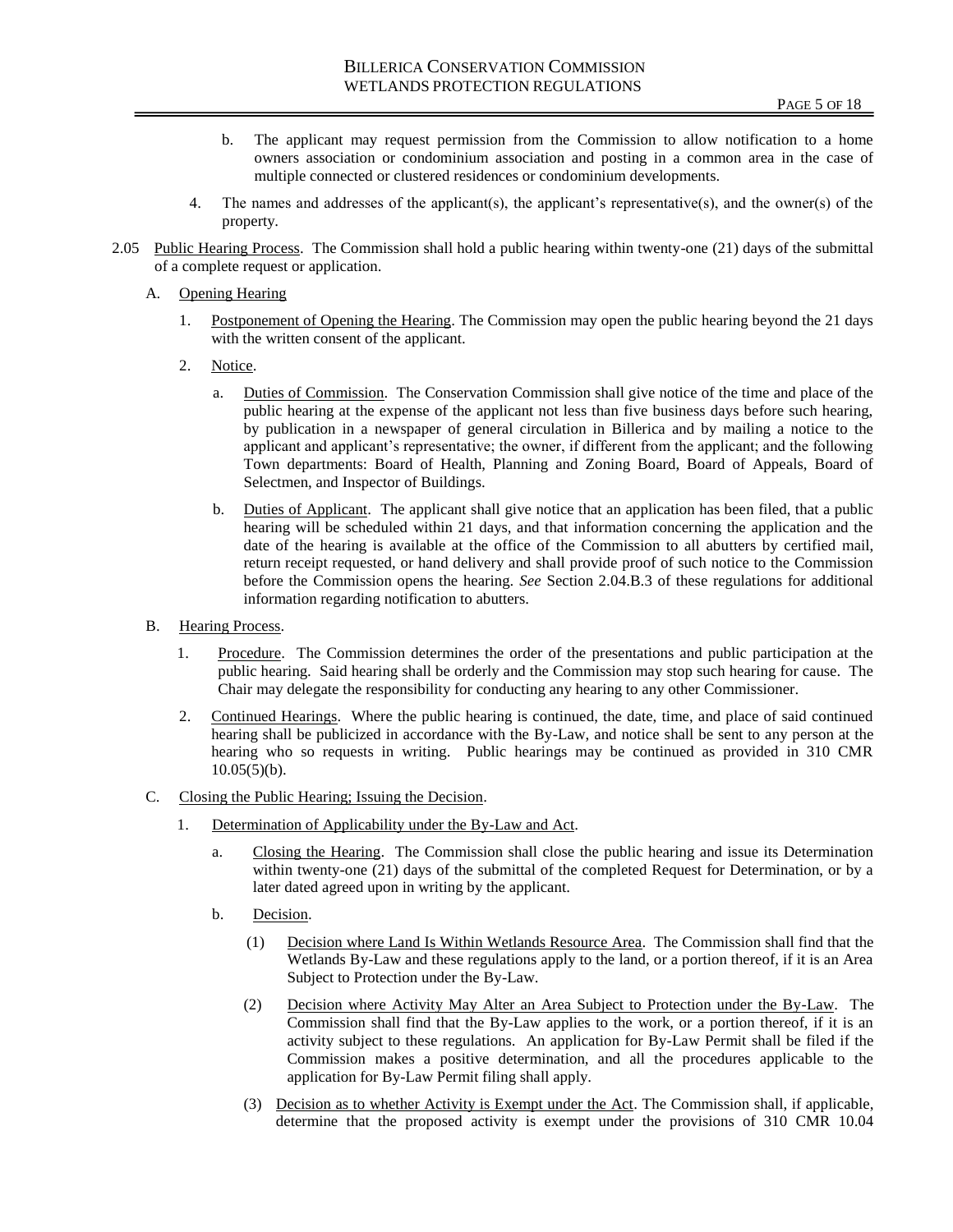Agriculture, Aquaculture, or the limited project exemption for public utilities and highway right-of-ways as specified in the Act and 310 CMR 10.53(3).

- 2. By-Law Order of Delineation. The Commission follows the procedures outlined in 310 CMR 10.05.
- 3. By-Law Wetlands Permit
	- a. Closing the Hearing. The Commission shall close the public hearing upon receiving sufficient information or if requested to do so by the applicant.
	- b. Decision.
		- (1) Significance of Area Subject to Protection. In accordance with Section 3.01.A of these regulations and the regulations of the Department of Environmental Protection at 310 CMR 10.03(5), where the applicant proposes to alter any Area Subject to Protection Under the By-Law and wetland resource area protected under the Act, the Commission shall presume such are significant to protect wetland values (interests) identified by the By-Law and Act. Within twenty-one (21) days of the close of the public hearing, the Commission shall either:
			- (a) Issue a decision that the area on which the activity is proposed to be done, or which the proposed activity will remove, fill, dredge, or alter is not significant to any of the values identified in the By-Law.
			- (b) Issue a decision that the area on which the activity is proposed to be done, or which the proposed activity will remove, fill, dredge, or alter is significant to any of the values identified in the By-Law.
		- (2) Findings of Fact. In each decision, the Commission shall make the following findings of fact and any other finding that it may deem necessary:
			- (a) General descriptions of the history of land use of the project site, its relationship with abutting land, and niche within the watershed.
			- (b) Specify the Areas Subject to Protection Under the By-Law that are located on the project site.
			- (c) Describe the proposed project or portion of the proposed project under review.
			- (d) Specify, as to each Area Subject to Protection under the By-Law, a description of the determined boundaries. Reference may be to an engineering drawing.
			- (e) Specify whether any part of the project site and that part under review are located within a Rare Species Habitat or other specially designated area.
			- (f) Specify whether the proposed project should be reviewed under the Massachusetts Environmental Policy Act, Mass. Gen. Laws, c. 30, §§ 6 – 62H and the MEPA regulations found at 301 CMR 11.00.
			- (g) Discuss any alternative analysis and mitigation measures presented by the applicant.
		- (3) Conditions and Work Prohibition.
			- (a) The Commission shall impose conditions in the By-Law Permit as are necessary for the protection of those areas found to be significant to one or more of the wetlands values identified in the By-Law.
				- i. The Commission shall impose conditions upon the work or the portion thereof that will, in the judgment of the Commission, result in the alteration of an Area Subject to Protection under the By-Law. Such conditions may include a zone of natural indigenous vegetation and no alteration.
				- ii. The Commission shall impose conditions setting limits on the quantity and quality of discharge from a point source (both open and closed channel) when said limits are necessary to protect the values identified in the By-Law.
			- (b) The Commission shall prohibit any activity or any portion thereof that cannot be conditioned to meet the applicable Performance Standards.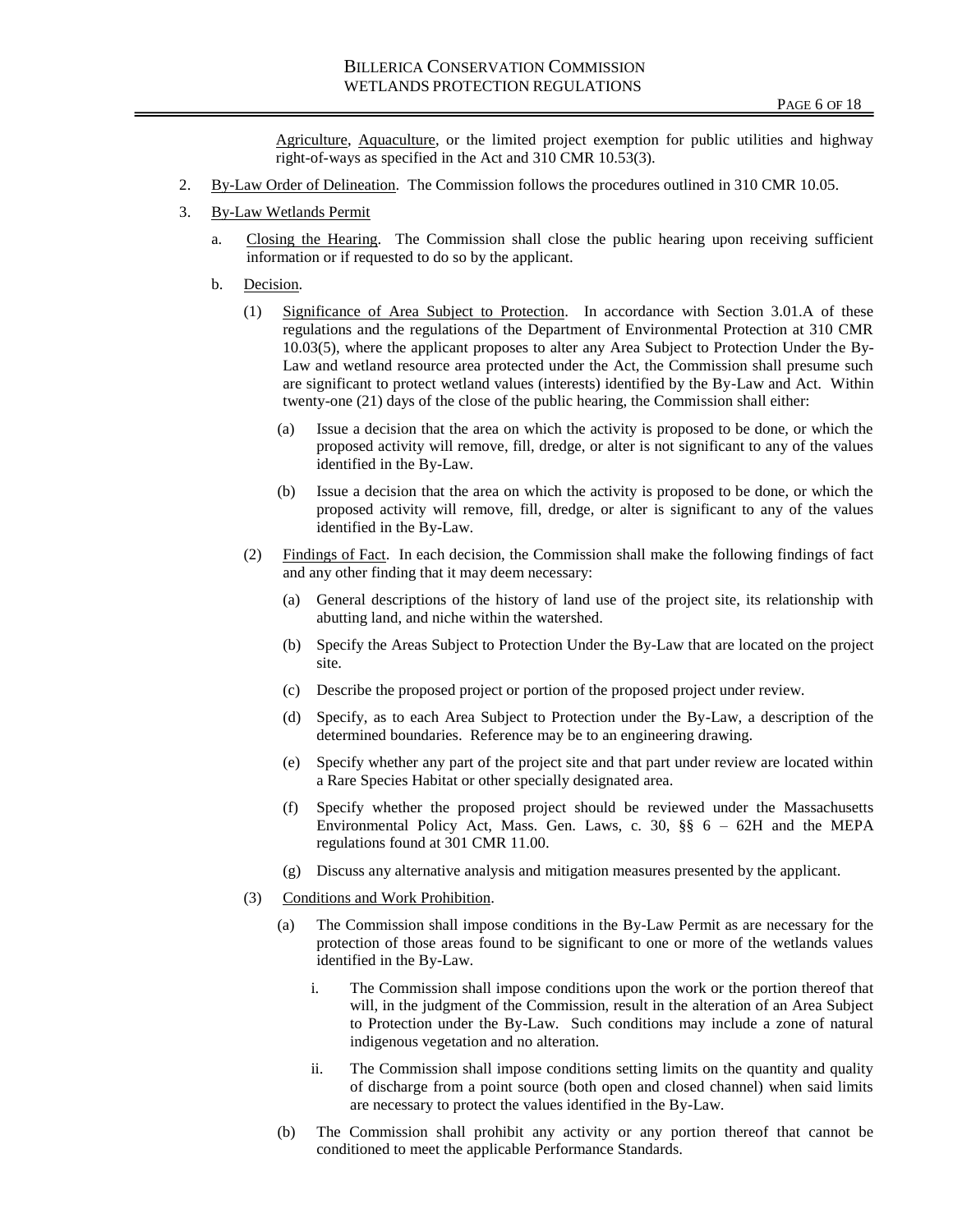- (4) Insufficient Information Resulting in By-Law Wetlands Permit Denial. If the Commission has requested necessary information and such has not been provided, the Commission may find that the information submitted by the applicant is not sufficient to describe the site, the work, or the effect of the work on the values identified in the By-Law, and the Commission may issue a By-Law Permit Denial on such grounds. The Commission shall specify the information that is lacking and why it is necessary.
- 2.06 Appeal of Decision.Any person with standing may appeal a decision of the Commission regarding a request for Determination or application for By-Law Permit or Order of Delineation to the Middlesex Superior Court according to the provisions of Mass. Gen. Laws, c. 249, §4.
	- A. Determination of Applicability.
		- 1. Upon the issuance of a Positive By-Law Determination, work may not proceed until a judicial determination has been made by a court of competent legal jurisdiction that the proposed activity is not subject to the Wetlands By-Law, or until a By-Law Permit has been issued approving the project as conditioned.
		- 2. Upon the issuance of a Negative By-Law Determination, the applicant may begin work but at the applicant's risk that the decision of the Commission might be appealed to superior court and that the court may issue an injunction.
	- B. By-Law Wetlands Permit and Delineations
		- 1. Upon the issuance of a By-Law Permit Denial, work may not proceed until a court makes a judicial determination that overturns the Commission's decision to deny the proposed activity.
		- 2. Upon the issuance of a By-Law Permit, work may proceed at the applicant's risk unless a court has issued an injunction.
- 2.07 Amendment of By-Law Wetlands Permit of Conditions. The Commission must assess necessary modifications to projects that may occur during construction in accordance with the following.
	- A. Preliminary Review by Commission. Because each modification is unique, it is impossible to determine in advance how the Commission will address any particular change. Therefore, the applicant will first contact the Commission and explain the modification at a public meeting. The Commission shall determine the appropriate category for the modification.
	- B. Categories of Changes.
		- 1. Minor. Minor changes to a project are modifications that the Commission determines will have no likelihood of an impact or less impact on any wetland value protected under the By-Law. Minor changes are within the scope of deviations allowed for the receipt of a Certificate of Compliance.
			- a. The Commission shall consider the following criteria in making this determination: the extent of modification, the proximity to Area Subject to Protection under the By-Law, and the type of equipment required for the modification.
			- b. Minor changes need only the authorization from the Commission as documented in a Letter of Understanding in Contemplation of a Certificate of Compliance, signed by a majority of the Commission and the applicant or authorized agent. The Commission will retain this Letter of Understanding in the file, mail a copy to the applicant and the Massachusetts Department of Environmental Protection regional office, if an Order of Conditions is affected by the modification.
		- 2. Moderate. Moderate changes to a project are modifications that the Commission determines will have some likelihood of an impact on any wetland value protected under the By-Law.
			- a. The following may require an Amended By-Law Permit: a decrease in the distance from the Area Subject to Protection Under the By-Law, a change that results in an increase in potential for erosion or sedimentation, an alteration of a land form, a change in size and location of structure and appurtenances, an increase in amount of vegetation removed, and activity beyond the limit-of-work.
			- b. Moderate changes require an Amended By-Law Permit, which requires a pubic hearing and issuance of an amended By-Law Permit in accordance with the procedures for a request for a By-Law Permit pursuant to a Wetlands Permit filing. If the Commission denies the request to amend the By-Law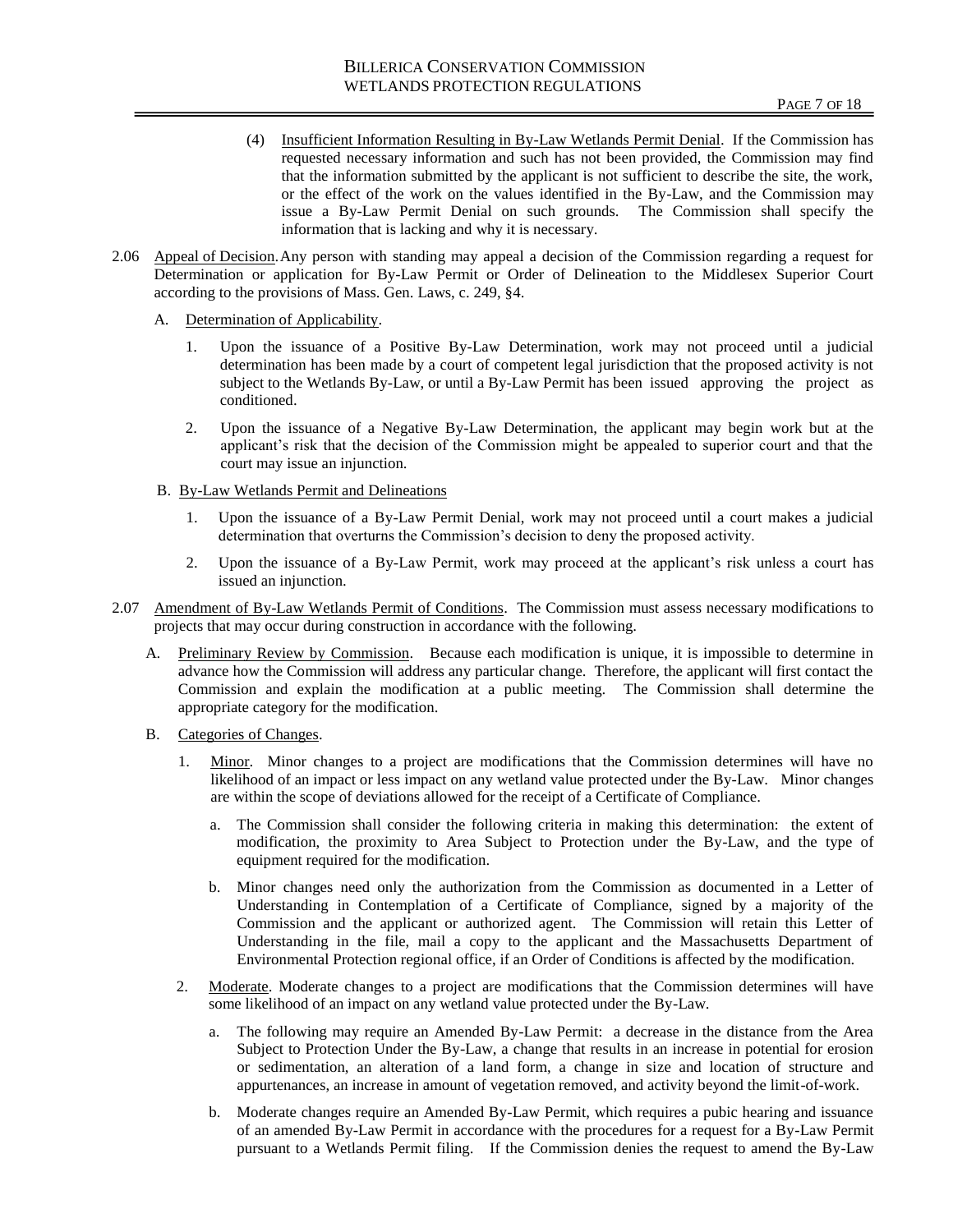Permit, the applicant must follow the provisions of the By-Law Permit or file another application for a By-Law Permit.

- 3. Significant. Changes that are not related to the originally permitted activity may require a new application for a By-Law Permit rather than an Amended By-Law Permit. The Commission considers any modification that will adversely increase the impact of the project on any wetland value protected by the By-Law as requiring a new filing.
- 2.08. Extension of By-Law Wetlands Permit. The Commission, in accordance with the provisions Section 8.2.C of the Wetlands By-Law, may extend a By-Law Permit.
- 2.09. Certificate of Compliance. A By-Law Certificate of Compliance may be combined with a Certificate of Compliance as provided in the Act and 310 CMR 10.05(9).
	- A. Written Request; Content. The applicant or owner of the property shall request, in writing, the Commission to issue a Certificate of Compliance. The contents of the request shall be specified by the Commission in a guidance document that may be obtainable from the Commission, and the applicant or owner shall use the request form provided by the Commission.
	- B. Review Process.
		- 1. Time Limitation. Upon written request by the applicant or owner of the property, the Commission shall issue or refuse to issue a Certificate of Compliance within twenty-one (21) days of receipt of a completed request.
		- 2. Site Inspection. Before the Commission may act upon a Certificate of Compliance, a member of the Commission or an employee of Billerica working for the Commission, in the presence of the applicant or the applicant's agent, shall inspect the site and report the findings to the Commission.
	- C. Decision. The Commission shall make its decision at a public meeting. The Commission shall not issue a Certificate of Compliance for part of the work, but may issue a status letter.
		- 1. Denial. If the Commission determines, after review and inspection, that the work has not been done in substantial compliance with the By-Law Permit, it shall refuse to issue a Certificate of Compliance.
			- a. The Commission shall issue such refusal within twenty-one (21) days of receipt of a request for a Certificate.
			- b. Such refusal shall be in writing and shall specify the reasons for the denial and ordering the corrective actions that must be taken.
		- 2. Continuing Conditions. If the By-Law Permit contains conditions that continue past the completion of the work, the Commission shall specify which conditions shall continue in the Certificate of Compliance and repeat the continuing conditions in full on the Certificate. Examples of such conditions are maintenance and monitoring.
	- D. Recording. The Certificate of Compliance shall be recorded in the Middlesex Northern District Registry of Deeds or in the Land Court, whichever is appropriate. Certification of such recording shall be sent to the Commission.

# PART THREE: AREAS PROTECTED UNDER THE BY-LAW: PRESUMPTION OF SIGNIFICANCE; LIMITED PROJECT STATUS; DEFINITIONS; WETLAND VALUES PROTECTED; PERFORMANCE STANDARDS

- 3.01 Wetland Values Protected and Performance Standards Common to All Areas Subject to Protection under the By-Law.
	- A. Presumption of Significance. The Commission shall presume that the Areas Subject to Protection Under the By-Law function to protect those wetlands values specified in Section 2.1.A(2) of the By-Law and therefore such Areas Subject to Protection Under the By-Law are presumed to be significant to one or more of such wetland values.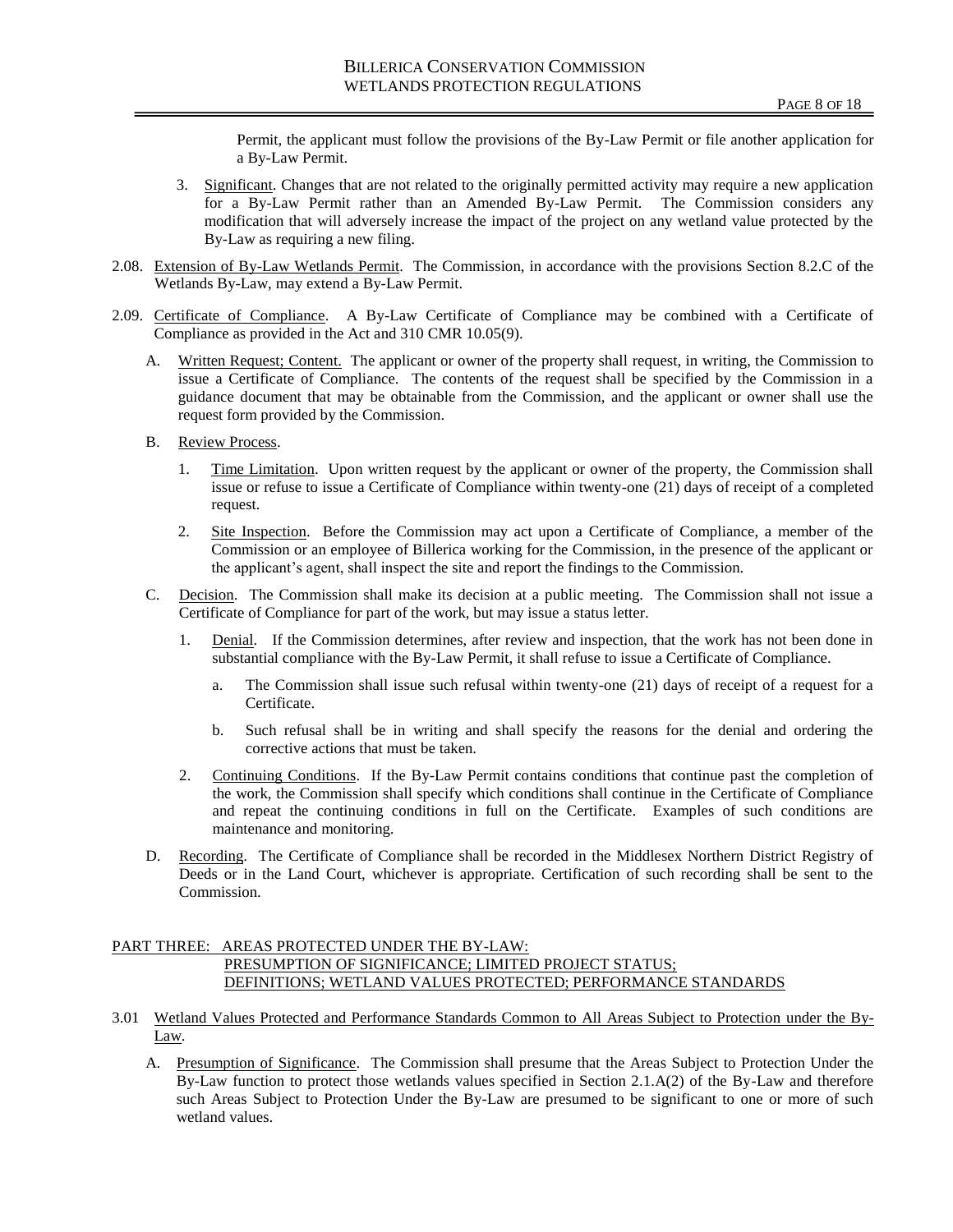- B. Performance Standards Common to all Areas Subject to Protection under the By-Law.
	- 1. The Commission shall not permit any activity, other than the maintenance of an already existing structure, that will result in the building within or upon, removing, filling, or otherwise altering an Area Subject to Protection Under the By-Law, except for an activity that the Commission allows under a By-Law Permit and, in appropriate circumstances, under a By-Law Determination of Applicability.
	- 2. The Commission must find that any proposed activity shall not significantly impair in any manner the ability of the Area Subject to Protection under the By-Law to perform any of the Area's functions that protect relevant wetland values.
	- 3. To control flooding, prevent sedimentation and erosion, protect the hydrology of the wetland resource areas, and to preserve water quality, the Commission shall apply the Storm Water Management Policy of the Department of Environmental Protection to all proposed activities within An Area Subject to Protection Under the By-Law, except those projects that are determined to be minor in 310 CMR 10.02(2)(b) and 10.58(6)(b).
	- 4. To preserve water quality, the Commission shall require that the proposed activity not increase levels of contaminants or pollutants in the groundwater or surface water. The Commission shall require that:
		- a. The stormwater management system be designed to maximize treatment before discharge;
		- b. The drainage structures shall not discharge directly to any wetland resource area, and if discharging into a wetland buffer resource area, the applicant must show that there is no increase in runoff rate from the wetland buffer resource area post construction;
		- c. All vegetated and nonvegetated drainage structures, including but not limited to outfall pipes, riprap or velocity dissipaters, and drainage swales shall meet the requirements of 3.03(C). In appropriate circumstances, as needed to protect the wetland resource area due to conditions affecting water quality, the Commission may require a more extensive setback for vegetated and nonvegetated drainage structures.
	- 5. When an animal or plant species listed as rare, threatened, endangered, or of special concern by the Massachusetts Natural Heritage Program is known to inhabit or occur in an Area Subject to Protection Under the By-Law, no activity shall occur in the Area that will destroy or displace said species or will alter either permanently or temporarily, said species' habitat, niche, or food source. The Commission shall presume that any activity in an Area Subject to Protection Under the By-Law where any listed species is known to inhabit or occur will adversely affect the species unless the contrary is proven by the preponderance of evidence presented to the Commission by the proponent.
- C. Limited Project Status.
	- 1. By-Law. The Commission may grant a By-Law permit under a limited project status only where the project will improve the natural capacity of the ecosystem to protect the wetland values. In making its decision, the Commission shall require the applicant to provide an alternatives analysis as that is provided in 310 CMR 10.58 (4)(c).
	- 2. Act.
		- a. The Commission may permit, in its discretion, a limited project as those are specified in the regulations of the Department of Environmental Protection at 310 CMR 10.53, after evaluating the magnitude of the alteration and the significance of the project site to the wetland-resource area values; the availability of reasonable alternatives to the proposed activity; the extent to which adverse impacts are minimized; and the extent to which mitigation measures, including replication or restoration, are provided to contribute to the protection of the wetland-resource area interests (values).
		- b. Notwithstanding the above, the Commission shall not permit a limited project that will have any adverse effect on rare species habitat sites.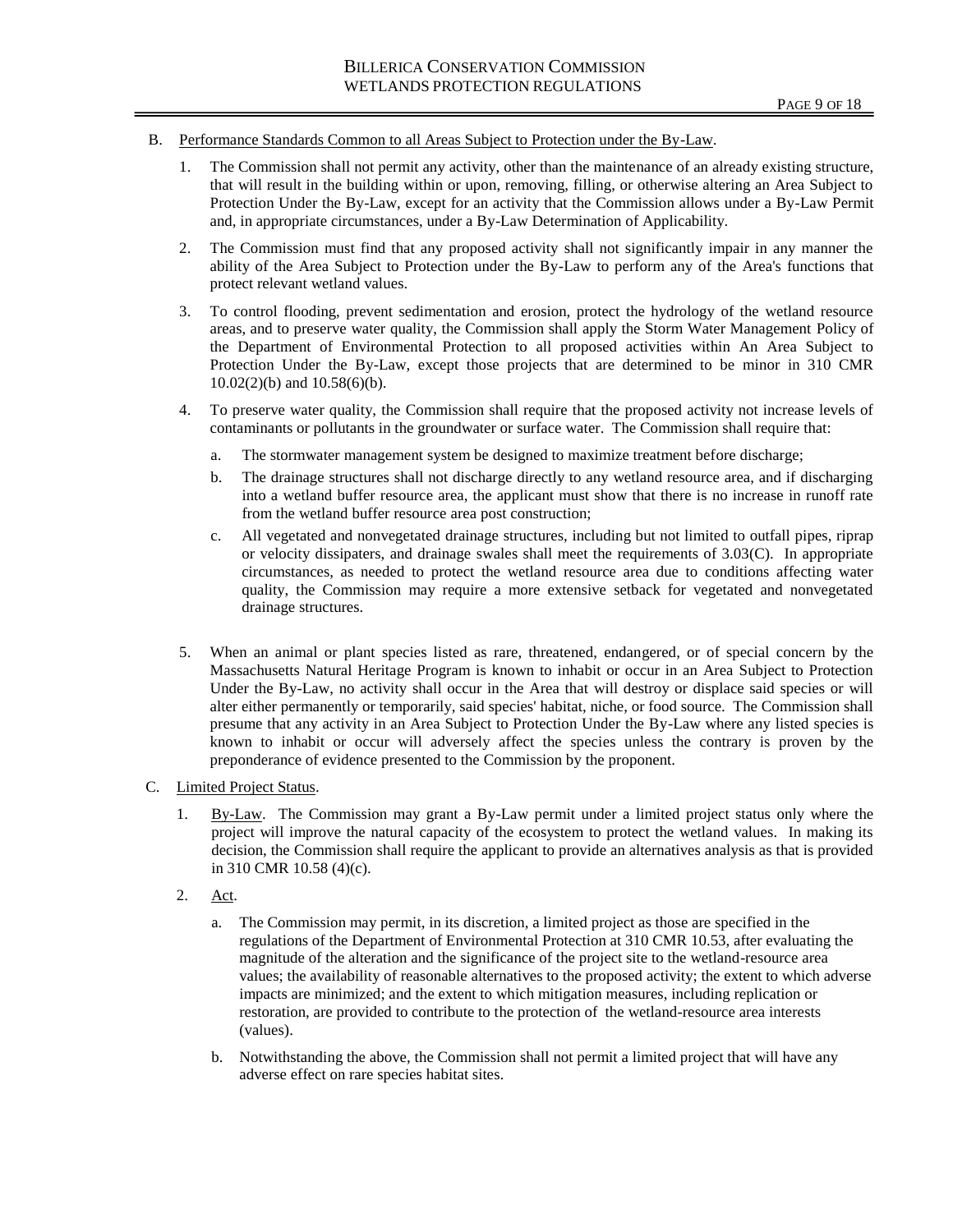## 3.02 Bank and Beach.

- A. Definition. The definition and boundary of a Bank are found in Section 5.1 of the By-Law. An inland beach is a Bank that is not vegetated. The critical characteristic and regulation of these Areas Protected under the By-Law are found in 310 CMR 10.54.
- B. Wetlands Values Protected. Banks are significant to the protection of those wetland interests (values) specified in 310 CMR 10.54 (1).
- C. Performance Standards.
	- 1. In addition to the performance standards specified in Section 3.01.B of these regulations, the Commission must find that the proposed activity will not impair in any manner the following:
		- a. the physical stability of the Bank;
		- b. the water-carrying capacity of the existing channel within the Bank;
		- c. the capacity of the Bank to provide breeding habitat, escape cover, and food for fisheries; and
		- d. the capacity of the Bank to provide important wildlife habitat functions.
	- 2. In its review of a By-Law request or application, the Commission shall apply the presumption of 310 CMR 10.54 (4) (a) 5.

### 3.03 Buffer Zone

- A. Definition. The definition and boundary of a Buffer Zone (wetland buffer resource area) are found in Section 5.2 of the By-Law.
- B. Wetland Values Protected. A Buffer Zone is significant to the protection of the following wetland values, which are protected by maintaining a continuous cover of naturally occurring indigenous vegetation that shall:
	- 1. Act as a filter zone to protect water supplies and prevent pollution by providing a natural filter to absorb nutrients and chemicals contained in road runoff, fertilizers, pesticides, and other contaminants, thus protecting other Areas Subject to Protection Under the By-Law.
	- 2. Reduce soil erosion and siltation of surface waters and adjacent wetland resource areas by slowing surface water runoff.
	- 3. Maintain ambient shade conditions to preserve natural water temperature regimes, to protect indigenous aquatic, amphibian, and reptilian life.
	- 4. Provide wildlife habitat and corridors for wildlife movement.
- C. Performance Standards. In addition to the performance standards stated in Section 3.01.B of these regulations, the following performance standards apply to a Buffer Zone:
	- 1. The Commission shall presume that the proposed activity within a Buffer Zone (wetland buffer resource area) shall alter the adjacent wetland resource areas. This presumption may be rebutted by a preponderance of the evidence that either:
		- a. the Buffer Zone does not play a role in the protection of any of the wetland values applicable to the associated wetlands resource area; or
		- b. the activity shall occur in such a manner so that potential adverse environmental impacts on the wetland values applicable to the associated wetlands resource area are avoided, minimized, or mitigated.
	- 2. Limit on Impervious Surface in Buffer Zone. The Commission shall limit, notwithstanding Section 3.03.C.1, the placement of impervious surface in the Buffer Zone. For new construction, the impervious surface area shall not exceed twenty-five percent (25%) of the Buffer Zone located on the site. On lots with legally existing impervious surfaces, the impervious surface in the Buffer Zone shall not be increased more than twenty-five percent (25%) for the entire project.
	- 3. No Alteration Zone.
	- a. The Commission shall require, when any activity is proposed within the wetland buffer resource area (Buffer Zone) on previously undeveloped lots, or previously developed lots where an existing structure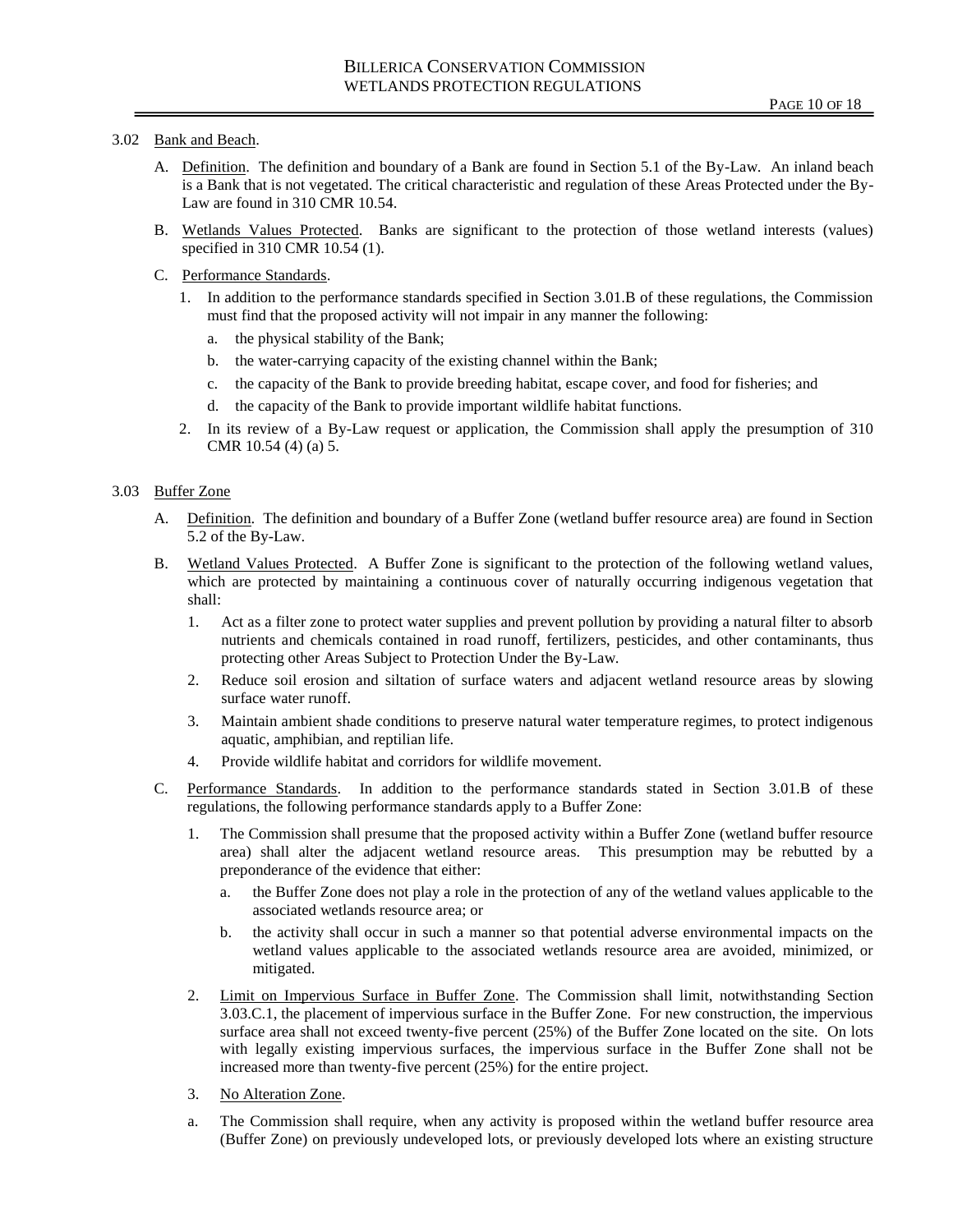has been or is proposed to be razed, a continuous strip of at least fifty feet (50 ft) in width of undisturbed naturally occurring vegetation between the proposed activity and the wetland resource area. b.The Commission shall require, when any activity is proposed within the wetland buffer resource area (Buffer Zone) on lots legally developed as of June 27,2003 where there is a proposed alteration to an existing structure or a temporary alteration with restoration, a continuous strip of at least twenty-five feet (25ft) in width of naturally occurring vegetation between the proposed activity and the wetland resource. c.

The Commission may require the creation of such No Alteration Zone where no wetland buffer resource area (buffer zone) currently exists because of previous activities that have altered the wetland resource area.

- d. In designing a project to meet this performance standard, the applicant shall take into account not only the proposed construction activity, but also realistic future use of the site. The burden is on the applicant to demonstrate to the Commission that the proposed construction activity and the realistic future use of the site is not likely to result in intrusion into, or alteration of the No Alteration Zone. The Commission may require the applicant to submit a use plan and narrative as part of that demonstration.
- e. On lots that have been granted non-conforming protection under the State or Billerica zoning laws and where there is a proposed alteration to an existing structure, the Commission shall review each application on a case-by-case basis.
- f. The applicant shall expect the Commission to require a no alteration zone significantly greater than twenty-five feet (25') where the slopes are steeper than 2:1 and where there is no retaining wall.
- g. The Commission may consider a variance to these requirements provided the applicant meets the variance criteria cited in section 4.01(c).

3.04 Freshwater Vegetated Wetlands (Marshes, Wet Meadows, Bogs, Swamps).

- A. Definition. The definition and boundary of a Freshwater Vegetated Wetlands are found in Section 5.3 of the By-Law.
- B. Wetland Values Protected. Freshwater Vegetated Wetlands are significant to the protection of those wetland interests (values) specified in 310 CMR 10.55 (1). However, under the By-Law all Freshwater Vegetated Wetlands are protected, whether such border on another water body or wetland resource area or not connected by surface water to any other waterbody or wetland resource area.
- C. Performance Standards. The performance standards are stated in Section 3.01.B of these regulations and those contained in 310 CMR 10.55(4), which the Commission shall apply in regulating this wetland resource area.
- 3.05 Lakes and Ponds (Reservoirs)
	- A. Definition. The definitions of a "lake" and a "pond" are found at 310 CMR 10.04.
	- B. Wetland Values Protected and Performance Standards. The values protected and performance standards are found at Section 3.01 A and B of these regulations and those additional values and standards that are found under the following Areas Subject to Protection under the Bylaw: Bank, Buffer Zone, Land Under Water, and Riverfront Area.
- 3.06 Lands Subject to Flooding (Bordering and Isolated).
	- A. Definition. The definitions of these wetland resource areas are found in 310 CMR 10.57. Regardless of methodology used to determine floodplain elevation, the elevations must be corroborated with field observations by a competent source. The Town of Billerica's Green Engineering Floodplain Maps shall apply in determining the extent of land subject to flooding and shall be shown on the application plan. Examples of field observations include ice gouges, soils analysis, and bridge abutments. The Commission may also use aerial photographs to verify the boundary.
	- B. Wetland Values Protected The wetland values protected are found at 310 CMR 10.57(1)(b) 4 and 10.57(1)(b)4.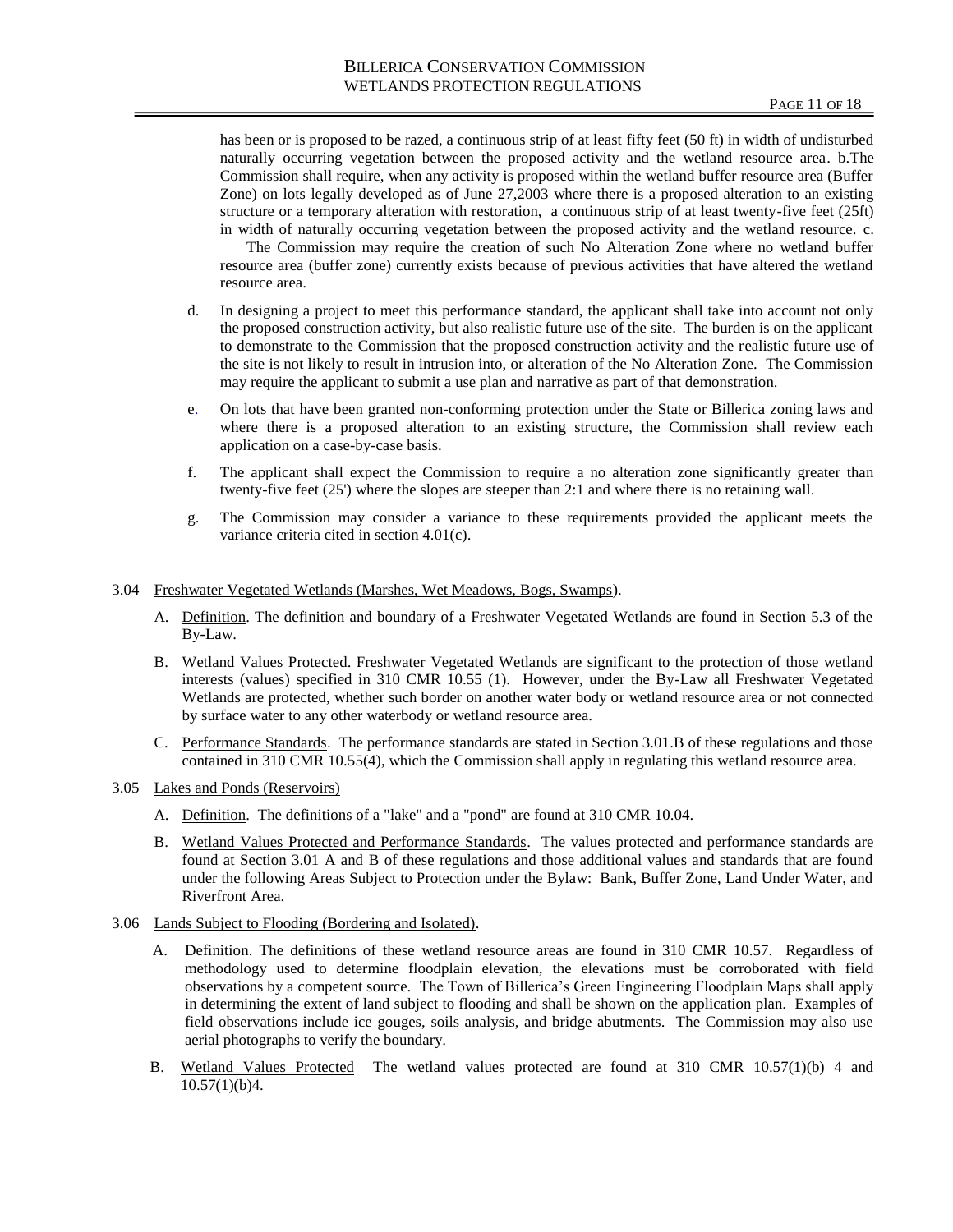# C. Performance Standards.

- 1. Where the applicant does not rebut the presumption of significance, any activity within this wetland resource area shall comply with the performance standards identified in 310 CMR 10.57(4) and, in addition, the wildlife habitat alteration thresholds in 310 CMR 10.60.
- 2. Lands Subject to Flooding, under the By-Law, have an adjacent Buffer Zone as regulated by Section 3.03 of these regulations.
- 3.07 Lands Under Water Bodies and Waterways (LUW). The definition and regulation of these wetland resource areas may be found in 310 CMR 10.56. Where the applicant does not rebut the presumption of significance, any activity within this wetland resource area shall comply with the performance standards identified in Section 3.01.B of these regulations and 310 CMR 10.56(4) and, in addition, not affect the groundwater infiltration or discharge rates. Such wetland resource areas, under the By-Law, have an adjacent Buffer Zone (wetland buffer resource area) as regulated by Section 3.03 of these regulations.

# 3.08 Riverfront Areas

- A. Definition. The definition and boundary of a Riverfront Area are found in Section 5.4 of the By-Law.
- B. Wetland Values Protected. A Riverfront Area is significant to the protection of those wetland interests (values) specified in 310 CMR 10.58 (1) and (3).
- C. Performance Standards. In addition to the performance standards stated in Section 5.4.A of the By-Law, in Section 3.01.B of these regulations and those contained in 310 CMR 10.58(4), which the Commission shall apply in regulating this wetland resource area, the Commission shall:
	- 1. Require, in accordance with Section 5.4.B of the By-Law, when activity is proposed within the Riverfront Area, a continuous strip of at least twenty-five feet (25') in width of naturally occurring indigenous vegetation between the proposed activity and boundary of the Bank to the River. The Commission may require the creation of such zone of indigenous vegetation where none currently exists because of previous activities. In addition, the Commission may require structure setbacks as it shall determine on a case by case basis to protect the Bank and Land Under Water.
	- 2. Require an alternatives analysis for not only new construction but also for renovations.
	- 3. Consider, in the alternatives analysis required in Section 5.4.C of the By-Law and 310 CMR 10.58(4)(c), comparable costs of the alternatives and overall project costs, but shall not use such as an overriding factor in making its decision.

# 3.09 Streams

- A. Definition. The definition of a Stream is found in Section 5.5 of the By-Law. The Commission shall apply the criteria for determining whether a stream is intermittent or perennial in accordance with 310 CMR 10.58.
- B. Wetland Values Protected and Performance Standards. The values protected and performance standards are found at Section 3.01.A and 3.01.B of these regulations and those additional values and standards that are found under the following Areas Subject to Protection under the By-Law: Bank, Buffer Zone, Land Under Water, and Riverfront Area.

## 3.10 Vernal Pools.

- A. Definition. The definition of a Vernal Pool is found at 10.04 Vernal Pool Habitat. Such wetland resource area under the By-Law at Section 2.1.A, has an adjacent Buffer Zone (wetland buffer resource area).
- B. Wetland Values Protected and Performance Standards. The Commission shall regulate this wetland resource area in accordance with the provisions of the regulations of the Department of Environmental Protection at 310 CMR 10.04, 10.28, 10.53(6), 10.57(1)(a)3, 10.57(1)(b)4, 10.57(2)(a)5, and 6, 10.57 (2)(b)4 and 5, 10.59, and 10.60. The Commission shall regulate the Buffer Zone to the Vernal Pool in accordance with Section 3.03 of these regulations.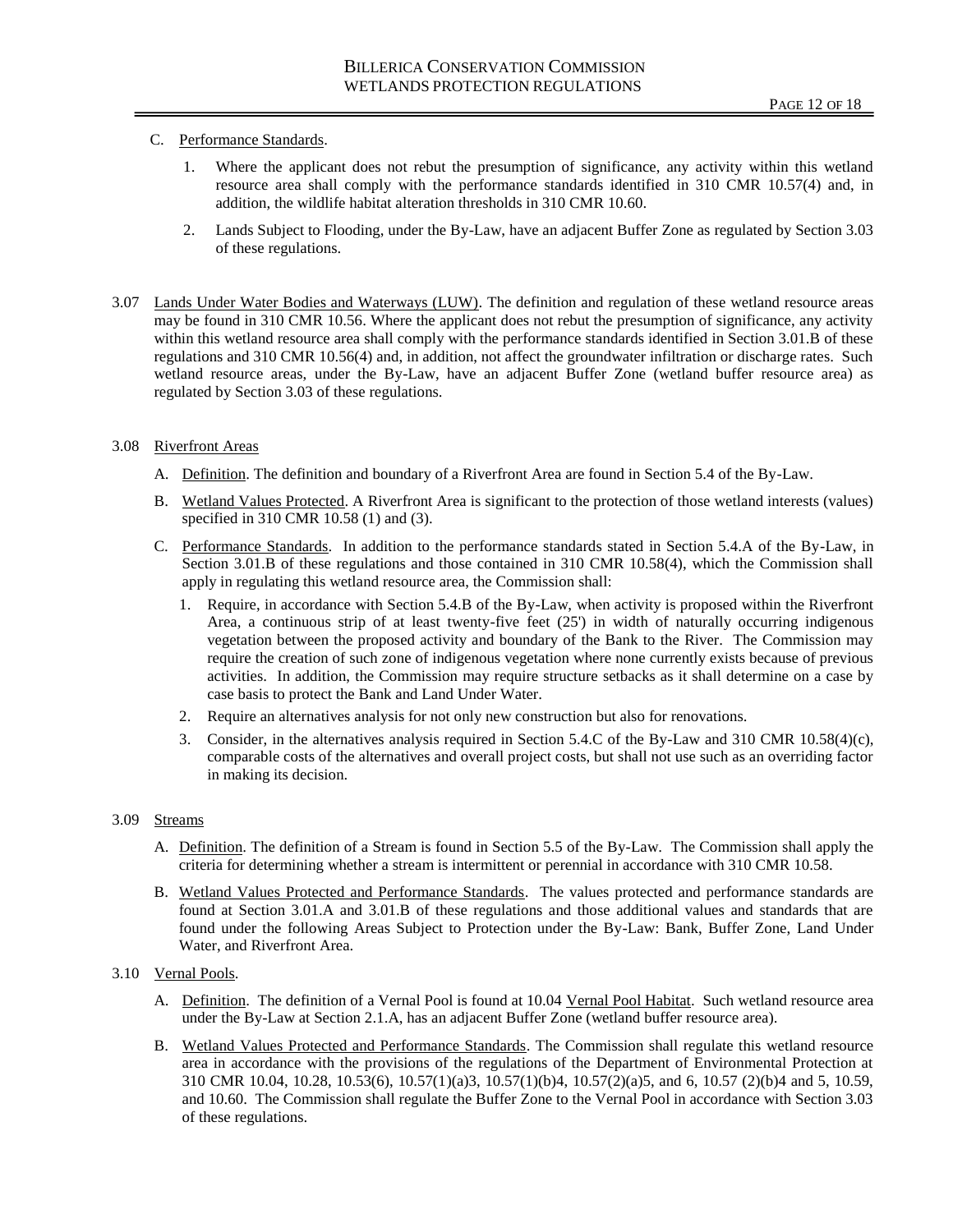### PART FOUR: VARIANCES

#### 4.01 Introduction and Process.

- A. Standards Generally. The Commission may, in its sole discretion, grant variances from the operation of the provisions of the Wetlands By-Law or these regulations. The Commission shall not grant a variance if the granting of such would be inconsistent with the provisions of the Wetlands Protection Act or the regulations promulgated thereunder.
	- 1. Where the Commission is prohibited from issuing a By-Law Permit, except as provided in Section 4.01.B of these regulations, the Commission may grant a variance only in rare and unusual cases upon a showing of clear hardship relating to the subject premises if the Commission does not grant the desired relief.
	- 2. The standards as set forth in Part 4 of these regulations shall be the sole basis upon which the Commission shall grant a variance.
- B. No Variance May Be Granted: Endangered Species. The Commission shall not consider a variance for any activity within an Area Protected under the By-Law that is within an estimated habitat area as designated on the most current map prepared by the Massachusetts Natural Heritage and Endangered Species Program.
- C. Variance Process Generally.
	- 1. Applicant to Submit Written Statement In Support of Variance. At any time after the filing of the Application for a By-Law Permit, but in no event less than five (5) business days before the date that the public hearing begins at which the Commission is to consider the variance request, the applicant or the applicant's representative shall submit to the Commission seven copies of a statement in support of the variance request.
	- 2. Content of Written Statement in Support of Variance. The statement of the applicant in support of a variance(s) shall include but is not limited to the following:
		- a. A brief statement of the relief sought.
		- b. A description of all reasonably identifiable alternatives to the applicant's proposal that were considered by the applicant, which would avoid or minimize the necessity of the requested relief, along with the reasons why such alternatives were deemed to be inadequate, unworkable, or inadvisable.
		- c. A statement of all efforts that will be undertaken to minimize impact upon the Areas Subject to Protection under the By-Law arising from the activity proposed.
		- d. Detailed plans for proposed mitigation measures.
		- e. Adequate engineering and expert evidence to enable the Commission to evaluate the basis for the applicant's arguments that the Commission should grant a variance.
		- f. All relevant information that the applicant wishes the Commission to consider in deliberating the request for a variance.

### 4.02 Variance Decision Criteria.

- A. Burden of Proof. The Commission may grant a variance upon a showing by the applicant by a preponderance of evidence that:
	- 1. Any proposed work, or its natural and consequential impacts and effects, will not have any significant adverse effect upon any of the wetland values protected in the Wetlands By-Law and regulations; and
	- 2. There is will be no net loss of an Area Subject to Protection under the By-Law; and
	- 3. There are no practicable and substantially equivalent economic alternatives to the proposed project with less adverse effects on the protected wetland values:
- B. Findings. If the Commission grants a variance from the requirements of the By-Law or these regulations, the Commission shall make specific findings that such work will not impair in any manner the ability of each Area Subject to Protection under the By-Law to perform any of that resource areas functions.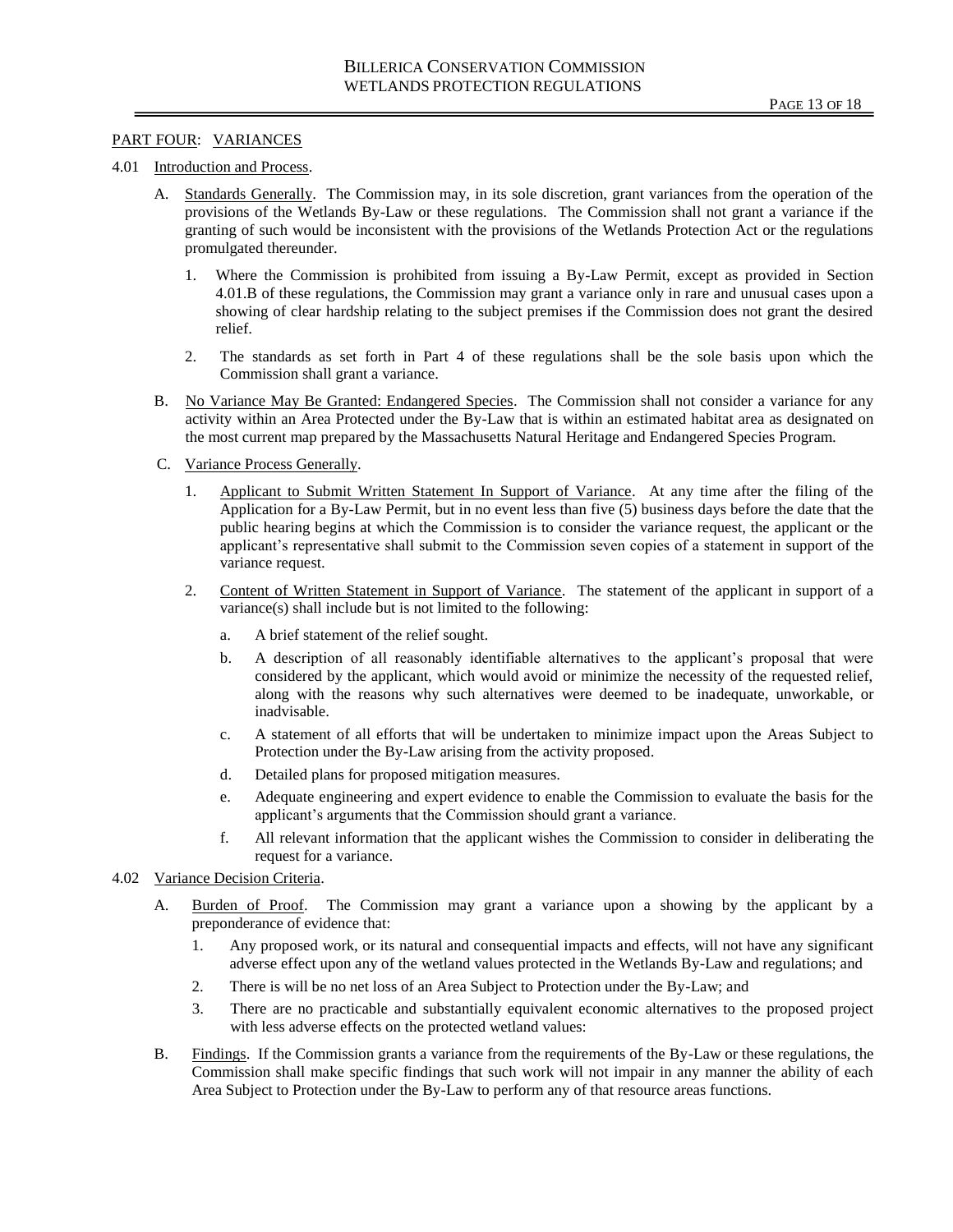### PART FIVE: SURITY REQUIREMENTS

#### 5.01 Posting of Bond

- A. Generally. As provided in the Wetlands By-Law at Section 11, the Commission may require, in addition to any security required by any other municipal or state board, agency, or official, as a condition in the Permit, that the applicant post a proper bond, a deposit of money, negotiable securities, or other security sufficient to secure the protection of the Areas Subject to Protection under the By-Law affected by the project as approved by the Commission. The surety shall be held by the Town and shall be released by the Commission only upon satisfactory completion of the work required by the By-Law Permit and the issuance of a Certificate of Compliance or a Partial Certificate of Compliance.
	- 1. The Commission may specify in a condition of the Permit a time within which the activity shall be completed. In the event the activity is not completed as approved, the Commission, at its option, may, in writing, extend the time for such completion, require an additional amount of security, or use the security in completing the work.
	- 2. The Commission may, from time to time as specified in the Permit or as appropriate, reduce the sum of any such bond, or the amount of any deposit held, and, thus, release the obligations of the parties in whole or in part.
- B. Amount of Bond. The amount of security shall not exceed the cost, as estimated by the Commission or its agent, of the required work or of the restoration of affected land if the work is not faithfully performed as required, whichever is greater. The proposed security shall reflect the total cost for the Town to engage private contractors to complete the activity or restore affected land, including any additional consultation fees.
- C. Forfeiture of Bond. Forfeiture of the security may be challenged in a complaint against the Town in the Middlesex Superior Court.

## PART SIX: FILING AND PLAN REQUIREMENTS

6.01 Forms.

The forms, together with any procedural requirements for the submission of applications for By-Law Permits or Requests for Determinations which the Commission may from time to time promulgate in writing, are incorporated by reference, and are expressly made a part of these regulations. These forms and policy statements are on file in the office of the Commission and may be obtained during normal business hours.

#### 6.02 Filing Fees.

### A. Rules.

- 1. The By-Law Permit fees are payable at the time of application and are nonrefundable. The Wetland Protection Act Notice of Intent fees are also payable at the time of application.
- 2. The Commission shall calculate By-Law application for permit or request for determination fees according to the schedule in Section 6.02.B below.
- 3. Town, county, state, and federal projects are exempt from By-Law fees.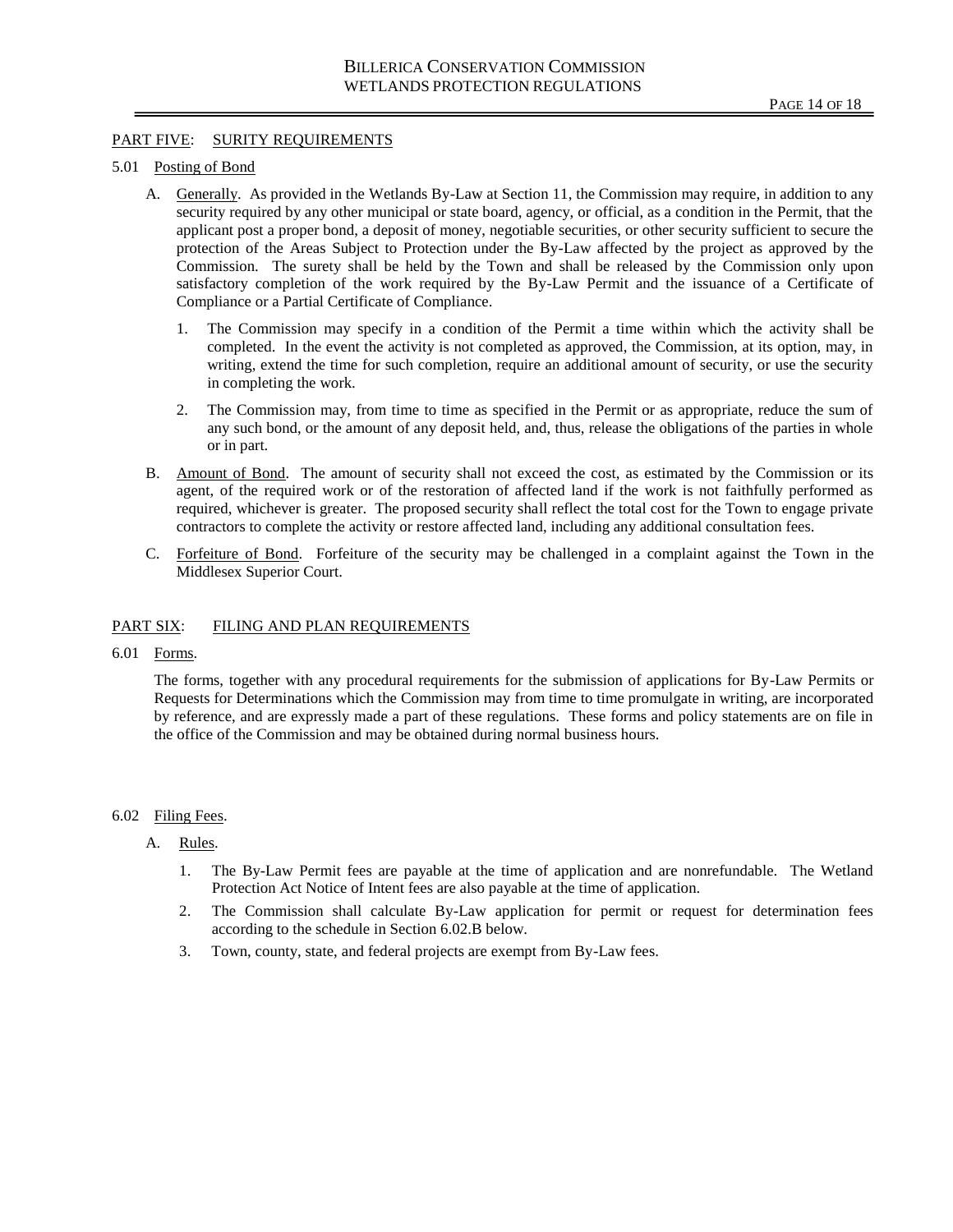|--|

| 1.                                                                                                                                                                                                                                                                                        | Proposed Projects.                          |                                                                                                                                                                                                                                                                                                                |                                                                                                                                                                  |
|-------------------------------------------------------------------------------------------------------------------------------------------------------------------------------------------------------------------------------------------------------------------------------------------|---------------------------------------------|----------------------------------------------------------------------------------------------------------------------------------------------------------------------------------------------------------------------------------------------------------------------------------------------------------------|------------------------------------------------------------------------------------------------------------------------------------------------------------------|
|                                                                                                                                                                                                                                                                                           | <b>PROJECT CATEGORY</b>                     | <b>DESCRIPTION</b>                                                                                                                                                                                                                                                                                             |                                                                                                                                                                  |
|                                                                                                                                                                                                                                                                                           | Category 1<br>Fee per activity:<br>\$40.00  | a. Work on single family lot, addition, pool,<br>etc.<br>b. Site work without a house<br>c. Control vegetation<br>d. Resource improvement, mitigation                                                                                                                                                          | e. Work on septic system separate<br>from building<br>f. Monitoring well activities minus<br>roadway<br>g. Agricultural or aquaculture<br>projects               |
|                                                                                                                                                                                                                                                                                           | Category 2                                  |                                                                                                                                                                                                                                                                                                                |                                                                                                                                                                  |
|                                                                                                                                                                                                                                                                                           | Fee per activity:                           | a. Construction of single family house<br>b. Parking lot construction                                                                                                                                                                                                                                          | g. Each project source (storm drain)<br>discharge                                                                                                                |
|                                                                                                                                                                                                                                                                                           | \$137.50                                    | c. Beach nourishment<br>d. Electric generating facility activities<br>e. Inland limited projects minus road crossings<br>and agriculture<br>f. Each crossing for driveway to single family<br>house                                                                                                            | h. Control vegetation in<br>development<br>i. Water level variations<br>j. Any other activity not in<br>Category 1, 3, 4, 5, or 6<br>k. Water supply exploration |
|                                                                                                                                                                                                                                                                                           | Category 3<br>Fee per activity:<br>\$275.00 | a. Site preparation (for development) beyond<br><b>By-Law Permit scope</b><br>b. Each building (for development) including<br>site                                                                                                                                                                             | c. Road construction not crossings<br>or driveways<br>d. Hazardous cleanup<br>e. Water supply development                                                        |
|                                                                                                                                                                                                                                                                                           | Category 4                                  | a. Each crossing for development or                                                                                                                                                                                                                                                                            |                                                                                                                                                                  |
|                                                                                                                                                                                                                                                                                           | Fee per activity:<br>\$375.00               | commercial road<br>b. Dam, sluiceway, tidegate (safety) work<br>c. Landfill operations/closures<br>d. Sand and gravel operations<br>e. Railroad line construction<br>f. Bridge construction<br>g. Hazardous waste alterations to wetland<br>resource areas and Areas Subject to Protection<br>under the By-Law | h. Dredging<br>i. Package treatment plant and<br>discharge<br>j. Airport tree clearing<br>k. Oil and/or hazardous material<br>release response actions           |
| Category 5<br>Construction, reconstruction, repair, or replacement of docks, piers, revetments, dikes,<br>or other engineering structures on wetland resource areas, including the placement of<br>Fee per linear foot:<br>rip rap or other material on wetland resource areas.<br>\$1.00 |                                             |                                                                                                                                                                                                                                                                                                                |                                                                                                                                                                  |
| Category 6<br>Confirm delineation of boundary of freshwater wetlands (such includes the Buffer<br>Zone)<br>Fee per linear foot:<br>There shall be a maximum of \$100.00 for a single family house project and \$1,000. for<br>\$0.50<br>any other activity.                               |                                             |                                                                                                                                                                                                                                                                                                                |                                                                                                                                                                  |

- 2. Amended By-Law Wetlands Permits: The By-Law fee for application to amend a By-Law Permit shall be \$50.00.
- 3. Extensions.

a. Single Family Dwelling or Minor Project: the By-Law fee shall be: \$50.00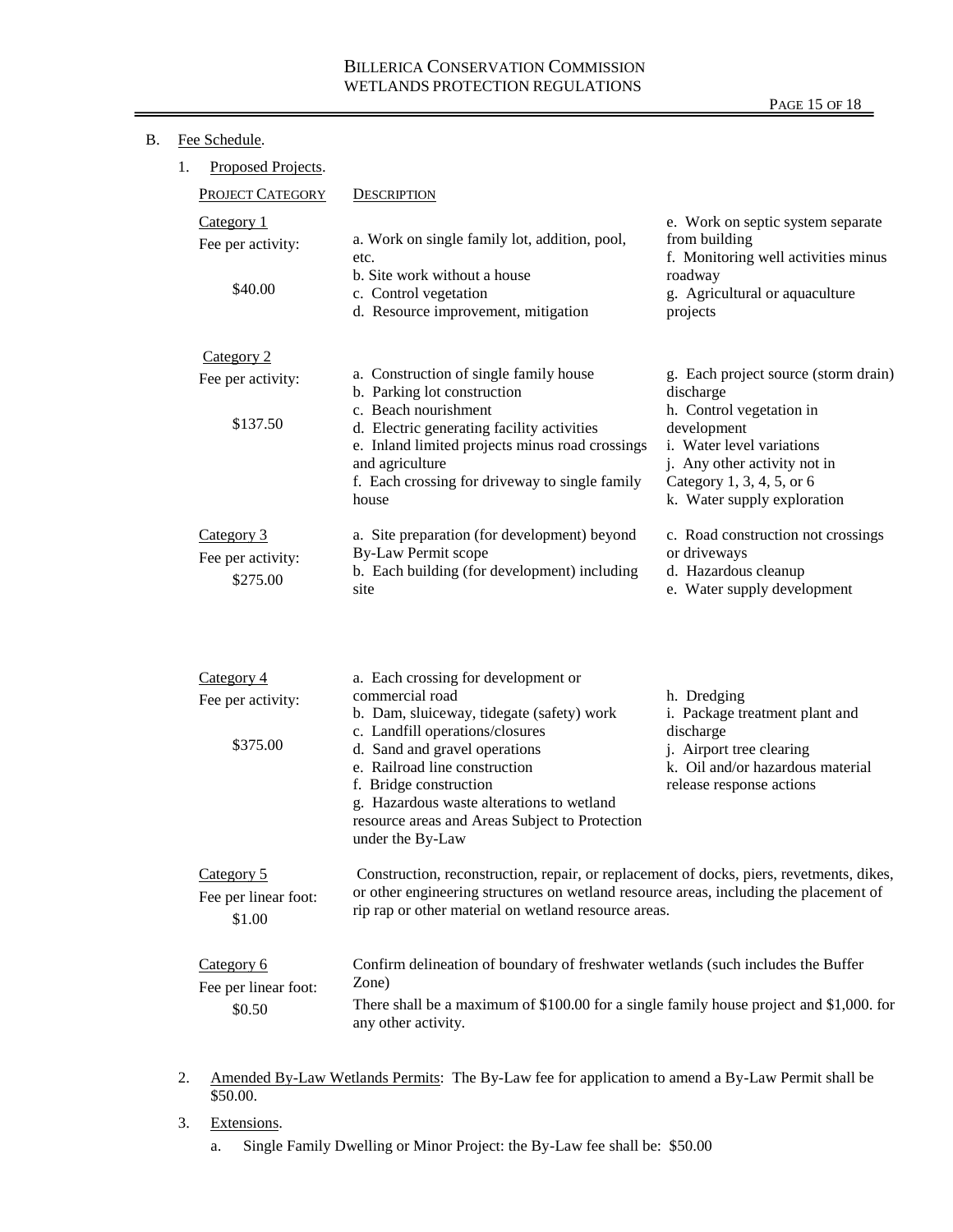- b. Other: \$100.00
- 4. Refilings of Previously Denied Projects within Three Years. The By-Law fee for re-filing of previously denied projects within three years shall be the original fee or \$1,000.00, whichever is less.
- 5. Determinations: The By-Law fee for a request for Determination of Applicability is \$50.00

# 6.03 Consultant Fees.

# A. Generally.

- 1. The Commission shall only require a consultant fee with respect to compliance with the By-Law. The Commission may not use the consultant fee to determine compliance with the Act.
- 2. The Commission shall strive to limit the amount and scope of the consultant's work.
- 3. The Commission shall determine whether a consultant fee is necessary on a case-by-case basis.
- 4. In cases where the Commission determines that a consultant is necessary, the consultant shall provide a written report to the Commission and at the same time to the applicant or the representative of the applicant. The Commission shall grant a request by the applicant to continue the hearing for purposes of reviewing and responding to the consultant's written report.
- B. Decision to Use Consultant. The Commission shall make its decision to use a consultant as soon as possible after the opening of the public hearing. In reaching a decision to retain an independent consultant to be paid by the applicant, the Commission shall consider the following:
	- 1. The size or scope of the project.
	- 2. The amount of the By-Law filing fee in relation to the anticipated amount of the consultant cost.
	- 3. The nature of the project, including but not limited to projects of particular benefit to the natural resources of Billerica.
	- 4. The need for an independent verification of information submitted with the application.
	- 5. The need for an independent review regarding compliance of the proposed project with the By-Law and these regulations.
	- 6. The ability and willingness of the applicant to provide information deemed necessary by the Commission.

## C. Process.

- 1. Choosing the Consultant. The Commission shall make its decision to engage an independent consultant at a public meeting, consistent with the Massachusetts Uniform Procurement Act, G.L. c. 30B.
- 2. Defining Scope of Work. The Commission shall establish the scope of work, which shall be consistent with the questions raised from the technical submissions under the application for a By-Law Permit relative to compliance with the By-Law and the performance standards.
- 3. Amount of Consultant Fee and Exemptions, Payment, Dispute Settlement
	- a. Amount. The Commission shall determine a reasonable consultant fee based on the cost of the services as estimated by the Commission at the public meeting or the cost of the services as estimated by the independent consultant.
	- b. Payment.
		- (1) The Commission may require that the consultant fee be paid by the applicant before services are rendered.
		- (2) The applicant shall not be responsible for payment of the consultant fee if the application for a By-Law Permit is withdrawn, provided that the Commission has not incurred costs associated with engaging the consultant.
		- (3) Failure by the applicant to pay the consultant fee associated with an application for a By-Law Permit shall render the application incomplete and may be cause for the Commission to deny all or a part of the proposed project.
	- d. Dispute Settlement. As provided in the Wetlands Protection By-Law at Section 6.5.D, problems or disputes over payment arrangements between the consultant and the applicant shall be settled at a regularly scheduled meeting of the Commission by a majority vote of a quorum of the Commission.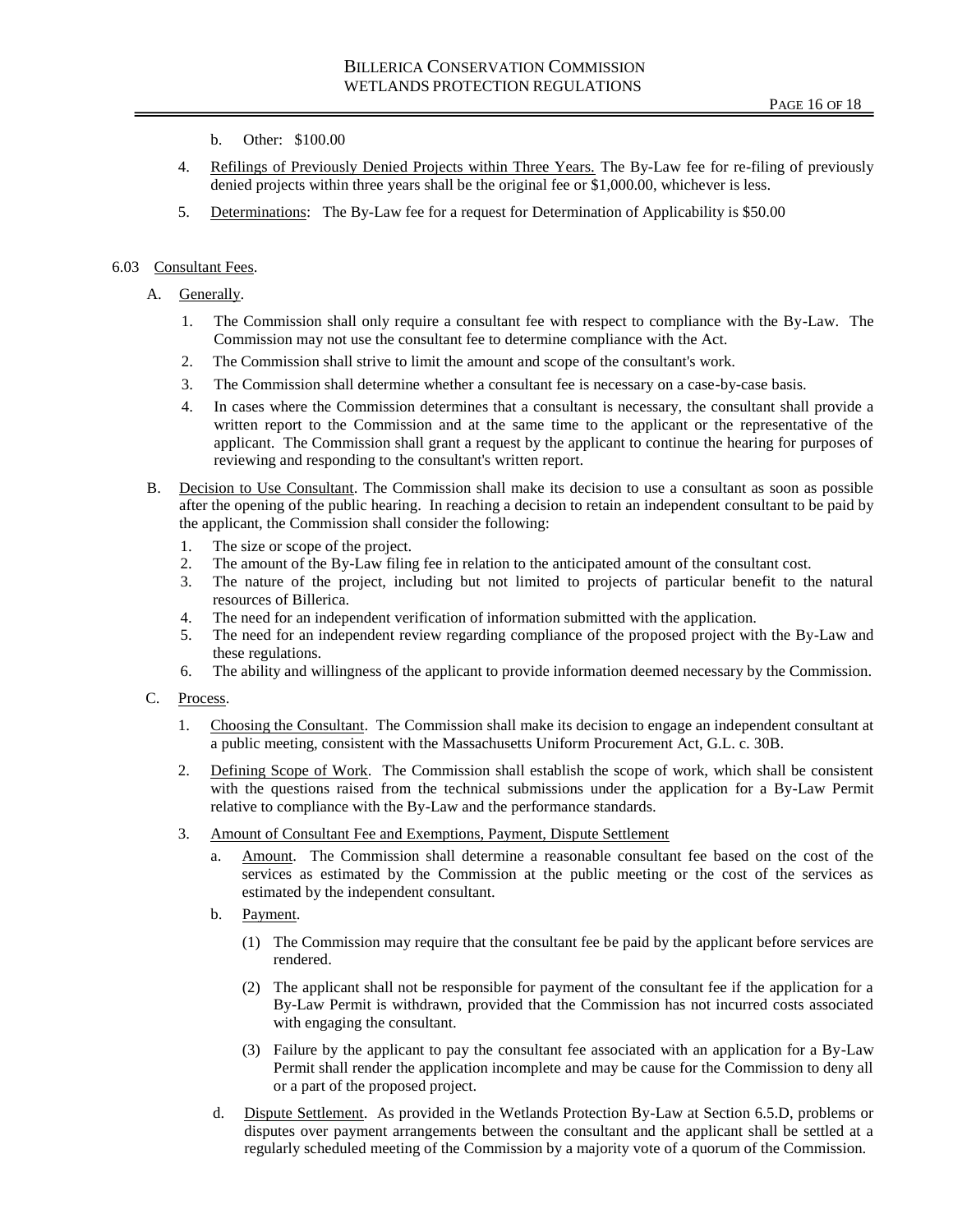- 6.04 Filing Requirements for Applications for a By-Law Permit and Resource Delineation, Notices of Intent under the Act, and Requests for Determinations. The required documentation that must be included in any application or request under the By-Law and Act may be obtained from the Commission and is included in the application forms. If a document is missing, the Commission will not accept the filing.
- 6.05 Site Visit; Marking Proposed Structures; Delineating Wetland Boundaries. Before the Commission will make a site inspection, the applicant or agent must provide directions to the property and must:
	- (1) Stake the corners of houses or other structure nearest the Area Subject to Protection under the By-Law or wetland resource area.
	- (2) Stake the septic tank and the leaching field location.
	- (3) Stake the limit of work.
	- (4) Post the lot number or house number.
	- (5) Delineate all Areas Subject to Protection under the By-Law and State wetland resource areas, provided that the Buffer Zone is to be staked only at the boundaries that nearest to the proposed project.

## PART SEVEN: ENFORCEMENT

- 7.01 Enforcement Authority.
	- A. No person shall remove, fill, dredge, or otherwise alter any Area Subject to Protection under the Billerica Wetlands By-Law without the required authorization; or cause, suffer, or allow such activity; or leave in place unauthorized fill; or otherwise fail to restore illegally altered land to its original condition; or fail to comply with an enforcement order issued pursuant to the provisions of the By-Law.
	- B. Any person who violates any provision of the By-Law, of these regulations, or of any condition in a By-Law Permit, or who allows such violation to occur on his or her property, may be ordered to restore the property to its original condition and take other actions deemed necessary to remedy such violations.
- 7.02 Enforcement Actions and Enforcing Persons.
	- A. Enforcement Actions. The Commission shall have the authority to enforce the Wetlands By-Law and these regulations by means of violation notices, enforcement orders, administrative orders, civil actions, and criminal proceedings.
		- 1. Violation Notice. The Commission will issue a violation notice letter as an initial notification to the landowner of an alleged violation, unless the violation is of such a magnitude or immediate action is needed. In the notice, the Commission may require the landowner to attend its next public meeting to discuss the alleged violation.
		- 2. Enforcement Order.
			- a. By-Law. When the Commission or its enforcing person, as more fully described below at Section 7.01.B of these regulations, determines than an activity is in violation of the Wetlands By-Law, these regulations, or a By-Law Permit, the Commission may issue an Enforcement Order.
			- b. Act. The provisions of 310 CMR 10.08 apply to the issuance of an Enforcement Order for violations of the Act or a Final Order under the Act.
	- B. Enforcing Person. Members of the Commission and the Agent of the Commission are empowered to act as an enforcing person under the By-Law at Section 2.2C.
		- 1. No enforcement order shall be issued without a majority vote of the *members* of the Commission, provided there is no need for immediate action. Where an enforcing person issues a an enforcement order because of the need for immediate action, that action shall be ratified by a majority of the *members* of the Commission at the next scheduled meeting of the Commission.
		- 2. The Commission may designate a member or its agent to issue violation notices. Where an enforcing person issues a violation notice or administrative order, that enforcing person shall report such action to the Commission at its next scheduled meeting for review and possible further action by the Commission. Upon review, the Commission may, at its discretion, withdraw the notice. Notwithstanding the